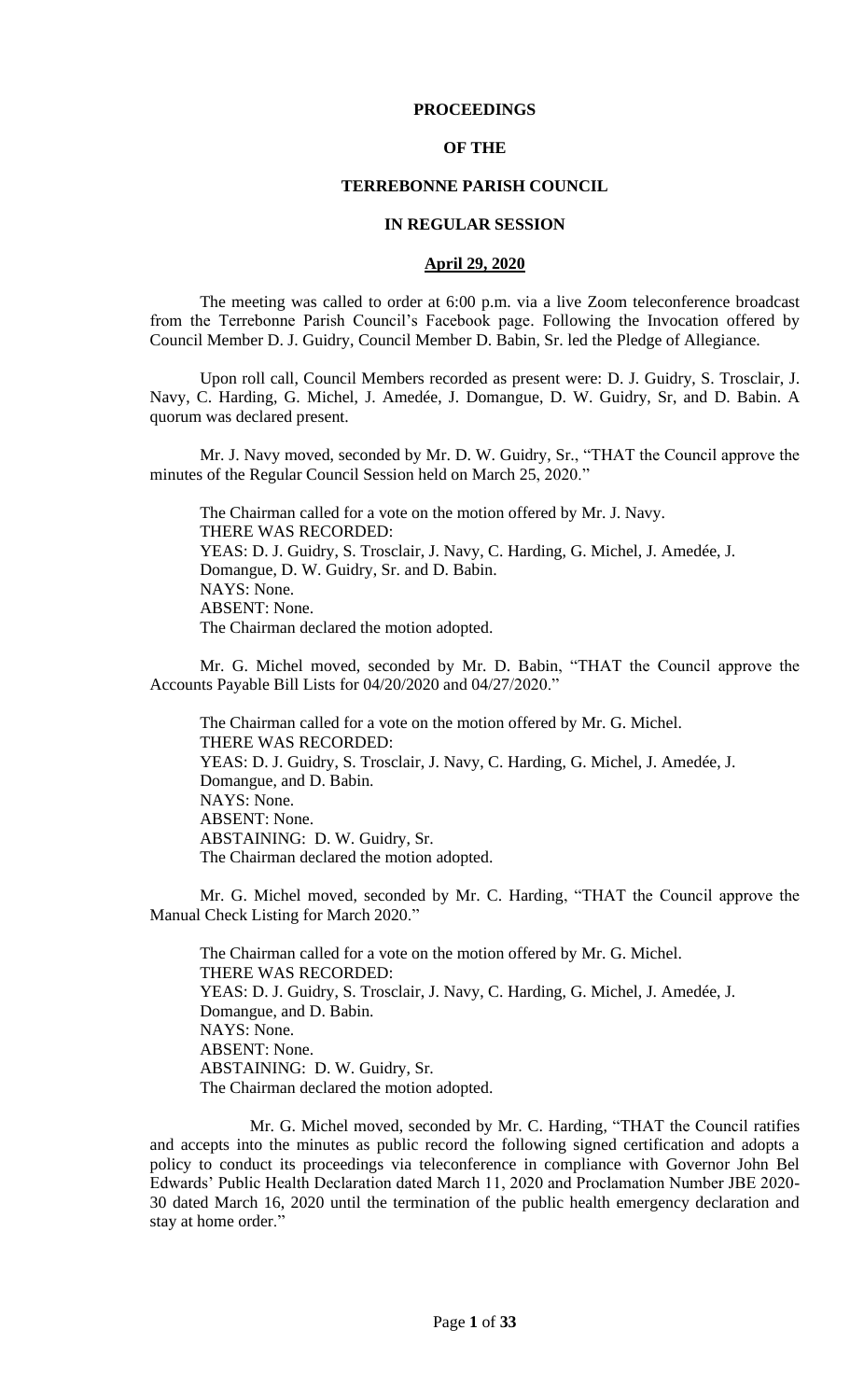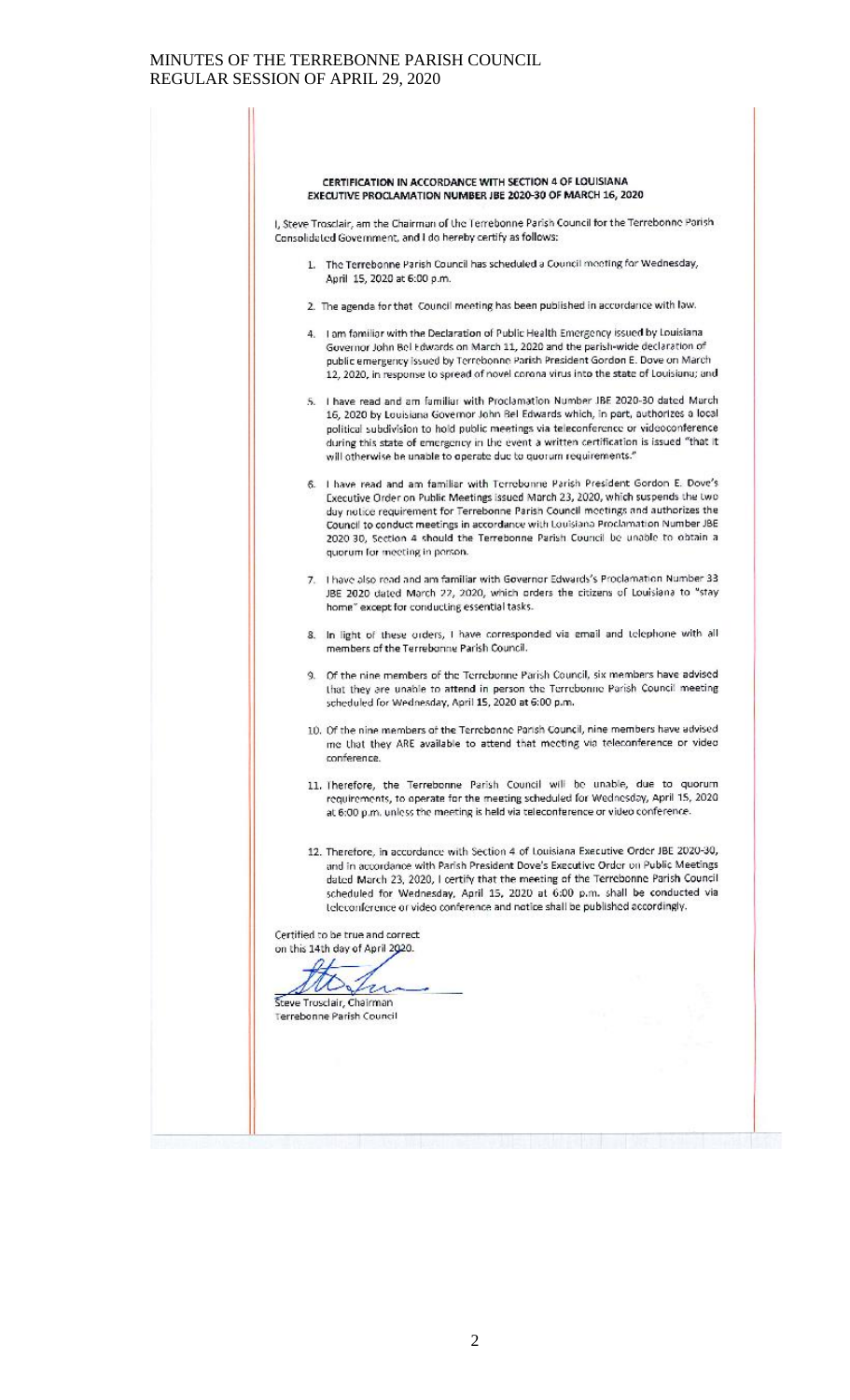> The Chairman called for a vote on the motion offered by Mr. G. Michel. THERE WAS RECORDED: YEAS: D. J. Guidry, S. Trosclair, J. Navy, C. Harding, G. Michel, J. Amedée, J. Domangue, D. W. Guidry, Sr. and D. Babin. NAYS: None. ABSENT: None. The Chairman declared the motion adopted.

OFFERED BY: MRS. J. DOMANGUE SECONDED BY: MR. G. MICHEL

## **RESOLUTION NO. 20-115**

A resolution providing approval of Amendment No. 7 to the Engineering Agreement for Parish Project No. **15-LEV-27**, **Six Foot Ditch Levee Improvements**, Terrebonne Parish, Louisiana.

**WHEREAS**, the Terrebonne Parish Consolidated Government did enter into an original engineering agreement with Providence Engineering and Design, LLC dated September 30, 2015, recordation number 1491014, for the Six Foot Ditch Levee Improvements, identified as Parish Project 15-LEV-27, and

**WHEREAS,** the Engineering Agreement between OWNER and ENGINEER provides for certain limitations for Basic Services and specific Additional Services, and

**WHEREAS,** the portion of the Six Foot Ditch levee that recently showed signs of distress is complete, and

**WHEREAS,** the engineer had to spend unanticipated time to re-asses the levee, to provide additional surveying and project representation to assure that the contractor constructed the levee in accordance with the Geotechnical recommendations, and

**WHEREAS,** the engineer is requesting an amendment to cover costs associated with correcting the location of the levee slough, and

**WHEREAS**, the additional work to complete the activity for the levee section will increase the basic services by an additional \$1,750.00 and the additional service section of the contract by \$10,700.00, and

**NOW, THEREFORE BE IT RESOLVED** that the Terrebonne Parish Council, on behalf of the Terrebonne Parish Consolidated Government, does hereby approve this Amendment No. 7 to the Engineering Agreement for an total increase of \$12,450.00 in and authorizes Parish President Gordon E. Dove to execute this Amendment No. 7 to the Engineering Agreement for the Six Foot Ditch Levee Improvements, Parish Project No. 15-LEV-27, with Providence Engineering and Design, LLC, and

**BE IT FURTHER RESOLVED** that a certified copy of the resolution be forwarded to the Engineer, Providence Engineering and Design, LLC.

### **THERE WAS RECORDED:**

YEAS: D. Babin, D. J. Guidry, S. Trosclair, J. Navy, C. Harding, G. Michel, J. Amedée, J. Domangue and D. W. Guidry, Sr. NAYS: None. ABSTAINING: None. ABSENT: None. The Chairman declared the resolution adopted on this 29<sup>th</sup> day of April, 2020.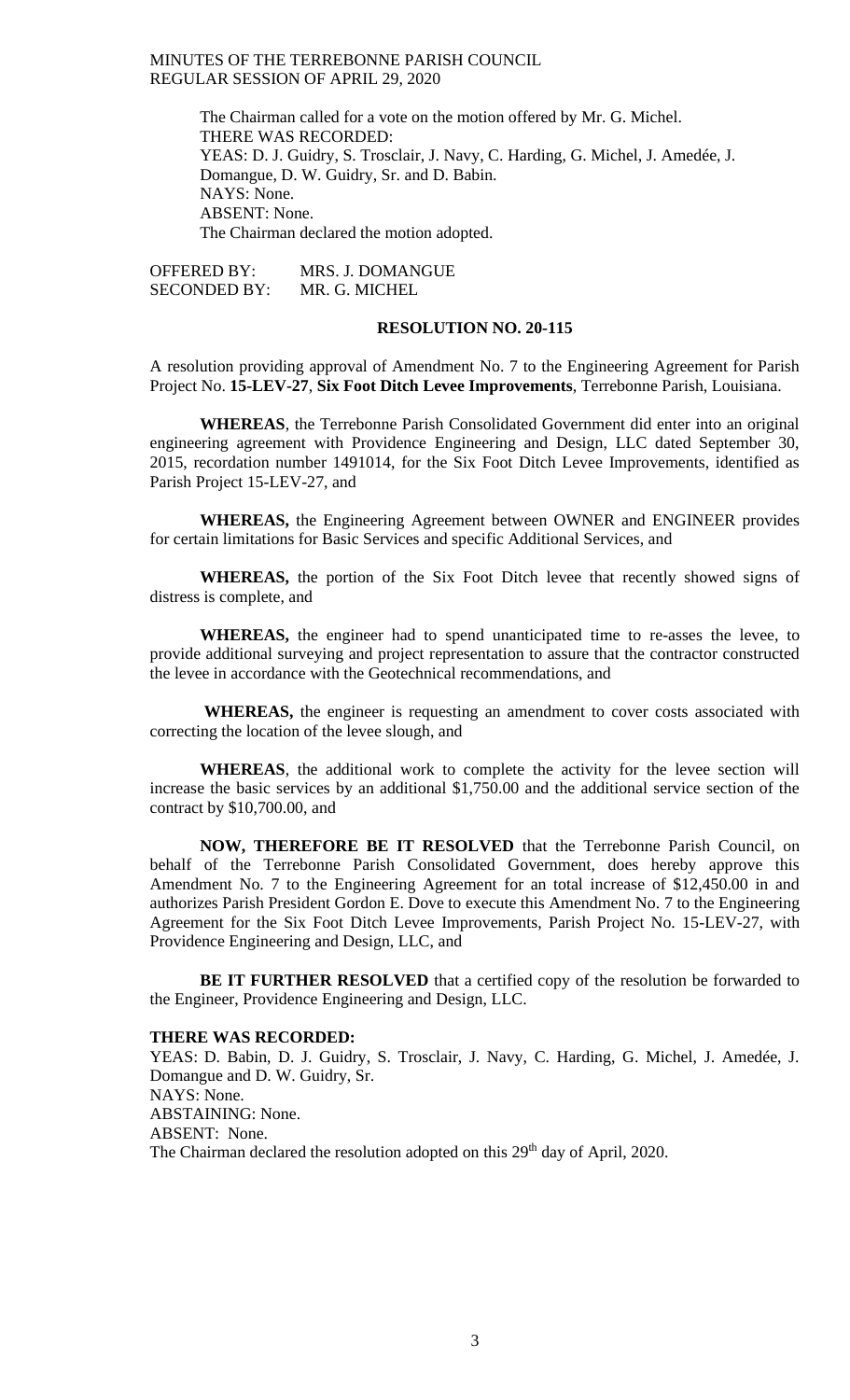OFFERED BY: MR. D. W. GUIDRY SECONDED BY: MR. D. J. GUIDRY

## **RESOLUTION NO. 20-116**

A resolution providing for the ratification of the appointment by Parish President Gordon E. Dove of the firm of GIS Coastal Design & Engineering to provide engineering services for the Ashland Landfill Road Extension Project, and also authorizing Parish President Gordon E. Dove to execute the appropriate engineering contract documents for this project.

**WHEREAS**, TPCG is desirous of constructing a concrete roadway to provide better and improved access to Ashland Landfill, and

**WHEREAS**, Parish President Gordon E. Dove has recommended that the firm of GIS Coastal Design & Engineering be retained to provide the necessary professional services for this project, and

**NOW, THEREFORE BE IT RESOLVED**, that the Terrebonne Parish Council, on behalf of the Terrebonne Parish Consolidated Government, that the Parish President Gordon E. Dove be ratified and that the engineering firm of GIS Coastal Design & Engineering be retained to provide the necessary professional services for Ashland Landfill Road Extension Project, and that Parish President Gordon E. Dove be authorized to execute any and all documents with said firm for this project.

THERE WAS RECORDED: YEAS: D. Babin, D. J. Guidry, S. Trosclair, J. Navy, C. Harding, G. Michel, J. Amedée, J. Domangue and D. W. Guidry, Sr. NAYS: None. ABSTAINING: None. ABSENT: None. The Chairman declared the resolution adopted on this 29<sup>th</sup> day of April, 2020.

**\* \* \* \* \* \***

OFFERED BY: MR. D. BABIN SECONDED BY: MR. J. AMEDEE

#### **RESOLUTION NO. 20 -117**

A resolution authorizing the execution of Change Order No. 3 to the Construction Agreement for Parish Project No. 19-LANDFILL-31; Ashland Solid Waste Facility Rehabilitation Project, Terrebonne Parish, Louisiana.

**WHEREAS**, the Terrebonne Parish Consolidated Government entered into a contract dated October 14, 2019, with LA Contracting Enterprise, LLC, for the Ashland Solid Waste Facility Rehabilitation Project, Parish Project No. 19-LANDFILL-31, Terrebonne Parish, Louisiana, and

**WHEREAS**, this change order has been recommended so as to add pay items as described inChange Order No. 3 , and

**WHEREAS**, this change order will increase the overall contract price by Seventy Eight Thousand, Two Hundred Forty Five Dollars and Zero Cents (\$78,245.00), and

**NOW, THEREFORE BE IT RESOLVED** that the Terrebonne Parish Council, on behalf of the Terrebonne Parish Consolidated Government, does hereby approve and authorize the execution by Terrebonne Parish President Gordon E. Dove of Change Order No. 3 to the construction agreement with LA Contracting Enterprise, LLC, increasing the contract amount by Seventy Eight Thousand, Two Hundred Forty Five Dollars and Zero Cents (\$78,245.00), and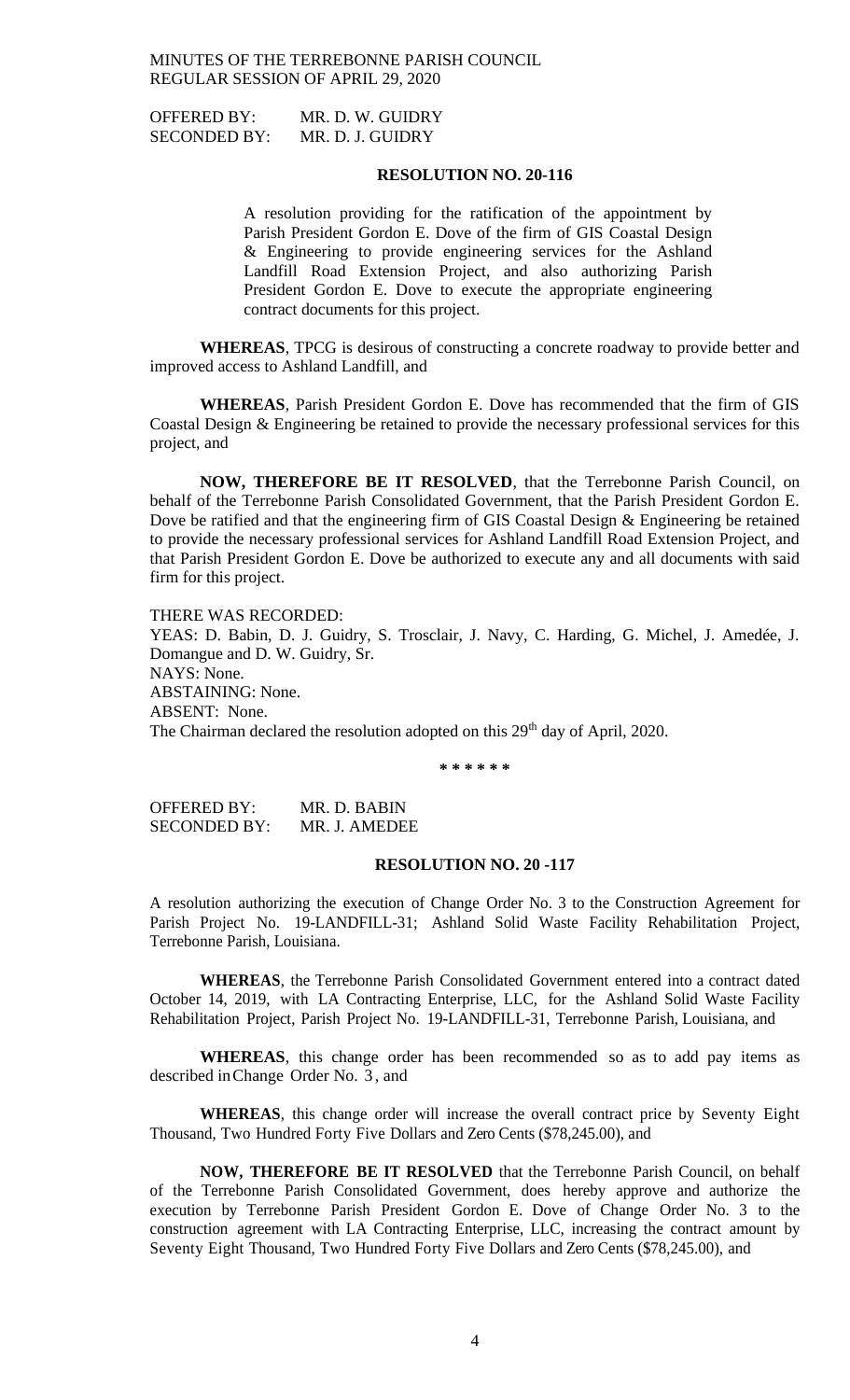**BE IT FURTHER RESOLVED** that a certified copy of the resolution be forwarded to the Engineer, GIS Engineering, LLC.

THERE WAS RECORDED: YEAS: D. Babin, D. J. Guidry, S. Trosclair, J. Navy, C. Harding, G. Michel, J. Amedée, J. Domangue and D. W. Guidry, Sr. NAYS: None. ABSTAINING: None. ABSENT: None. The Chairman declared the resolution adopted on this the 29<sup>th</sup> day of April, 2020.

**\* \* \* \* \* \***

Council Member D. W. Guidry, Sr. clarified that Hard Rock Construction, LLC was not the same company that constructed the Hard Rock Hotel in the New Orleans area.

| <b>OFFERED BY:</b>  | MR. D. BABIN     |
|---------------------|------------------|
| <b>SECONDED BY:</b> | MR. D. W. GUIDRY |

#### **RESOLUTION NO. 20-118**

A Resolution awarding and authorizing the signing of a Construction Contract to the firm of Hard Rock Construction, LLC, for Parish Project No.18-BRG-52, Industrial Boulevard Bridge Replacement, Terrebonne Parish, Louisiana, and authorizing the issuance of the Notice to Proceed to commence construction of said Project.

**WHEREAS,** the Terrebonne Parish Consolidated Government did receive bids for Parish Project No. 18-BRG-52, Industrial Boulevard Bridge Replacement, Terrebonne Parish, Louisiana, and

**WHEREAS,** the lowest, responsive and responsible bid for the construction of the project was that submitted by the firm of Hard Rock Construction, LLC, with a base bid in the amount of \$804,000.00, and

**WHEREAS**, the Engineer for this project, T. Baker Smith, LLC. has recommended that the award of the contract be made to Hard Rock Construction, LLC, and

**NOW, THEREFORE BE IT RESOLVED** by the Terrebonne Parish Council, on behalf of the Terrebonne Parish Consolidated Government, does hereby accept the lowest, responsive and responsible base bid submitted by the firm of Hard Rock Construction, LLC, in the base bid amount of \$804,000.00, and

**BE IT FURTHER RESOLVED,** the President of Terrebonne Parish Consolidated Government, be authorized and empowered to sign a construction contract for and on behalf of the Terrebonne Parish Consolidated Government with Hard Rock Construction, LLC, and

BE IT FURTHER RESOLVED, that upon receipt of the required Certificate of Insurance evidencing coverage as provided in the project specifications and upon execution and recordation of all contract documents, T. Baker Smith, LLC is hereby authorized to issue the Notice to Proceed to Hard Rock Construction, LLC, and

**BE IT FURTHER RESOLVED**, that a certified copy of this resolution be forwarded to the Engineer, T. Baker Smith, LLC.

THERE WAS RECORDED: YEAS: D. Babin, D. J. Guidry, S. Trosclair, J. Navy, C. Harding, G. Michel, J. Amedée, J. Domangue and D. W. Guidry, Sr. NAYS: None. ABSTAINING: None. ABSENT: None. The Chairman declared the resolution adopted on this 29th day of April, 2020.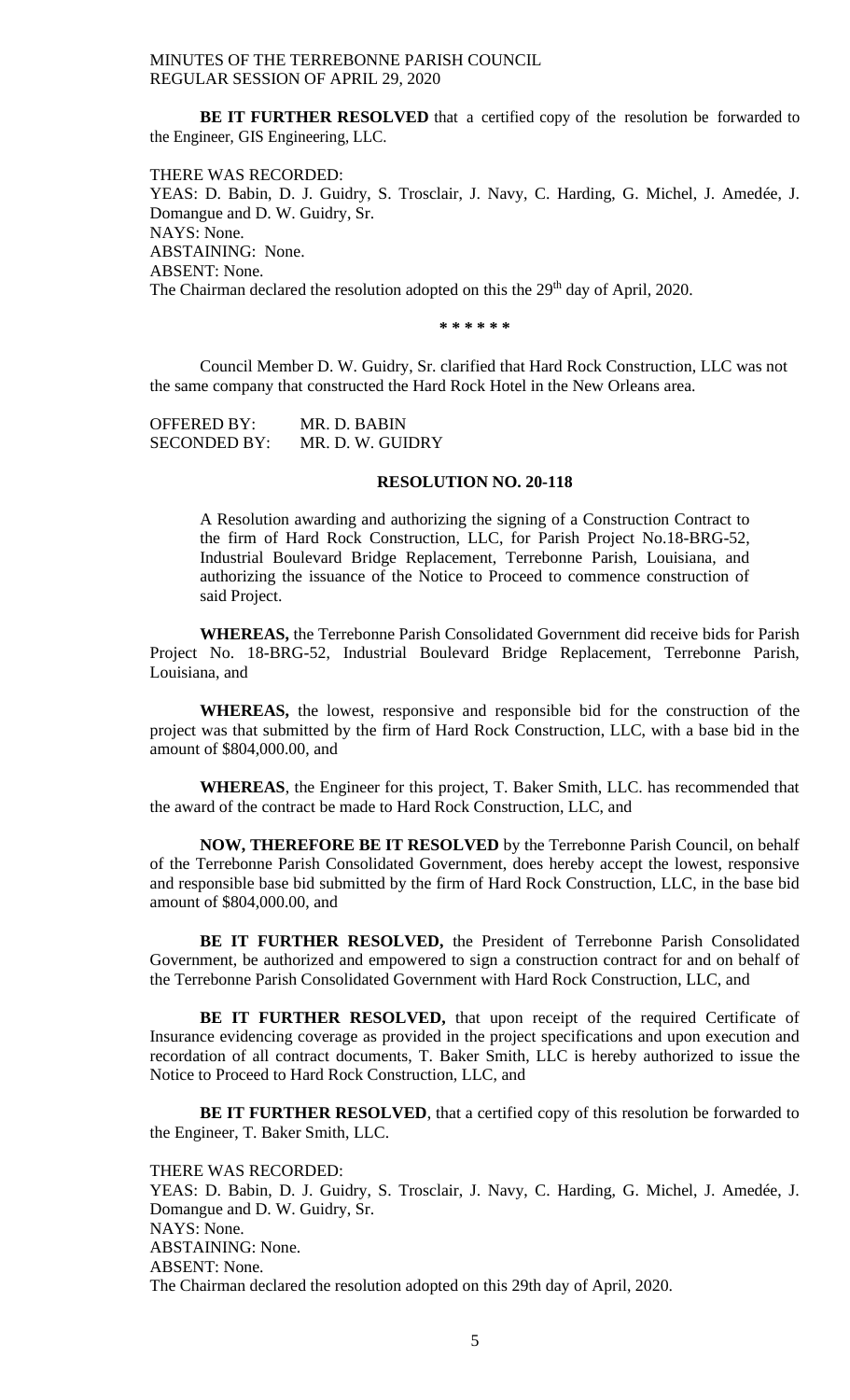**\* \* \* \* \* \***

OFFERED BY: MR. D. W. GUIDRY SECONDED BY: MR. G.MICHEL

## **RESOLUTION NO. 20 -119**

A resolution authorizing the Terrebonne Parish Consolidated Government (TPCG) to prepare and submit a pre-application to the Statewide Flood Control Program for assistance in the implementation of the **Dularge West (D-18) Pump Station Replacement** project for the purpose of reducing existing flood damages; providing for the necessary documentation of said flood damages; and providing for other related matters in connection therewith.

**WHEREAS**, the area in Terrebonne Parish west of Bayou Dularge, south of St. Eloi Catholic Church in Theriot, north of Falgout Canal, and surrounded by a levee on the west, south and north has been adversely affected by damages from flood waters; and

**WHEREAS**, TPCG desires to apply for State matching funds pursuant to L.A. R.S. 38:90.1 et. seq., as amended, to implement a project to reduce said flood damages, and that TPCG is fully aware of its obligations under said Statute; and

**WHEREAS,** TPCG is a political body duly organized and existing under the laws of the State of Louisiana and is eligible to apply for funds under said Statute,

#### **NOW, THEREFORE BE IT RESOLVED** by the TPCG as follows:

Section 1. That TPCG acknowledges that upon approval of the pre-application a formal application will be prepared and submitted to the statewide Flood Control Program.

Section 2. That at the appropriate time and upon approval of funding assistance and prior to commencement of work on the project TPCG agrees to execute a Statement of Sponsorship pursuant to said Statute.

Section 3. That Gordon E. Dove, Parish President, is hereby designated Authorized Representative for TPCG to effect the preparation of the pre-application and application to the Statewide Flood Control Program for funding assistance of a flood control project.

Section 4. That said Authorized Representative's responsibilities shall pertain to technical matters only and shall not include any official act on behalf of the TPCG,

THERE WAS RECORDED: YEAS: D. Babin, D. J. Guidry, S. Trosclair, J. Navy, C. Harding, G. Michel, J. Amedée, J. Domangue and D. W. Guidry, Sr. NAYS: None. ABSTAINING: None. ABSENT: None. The Chairman declared the resolution adopted on this 29<sup>th</sup> day of April, 2020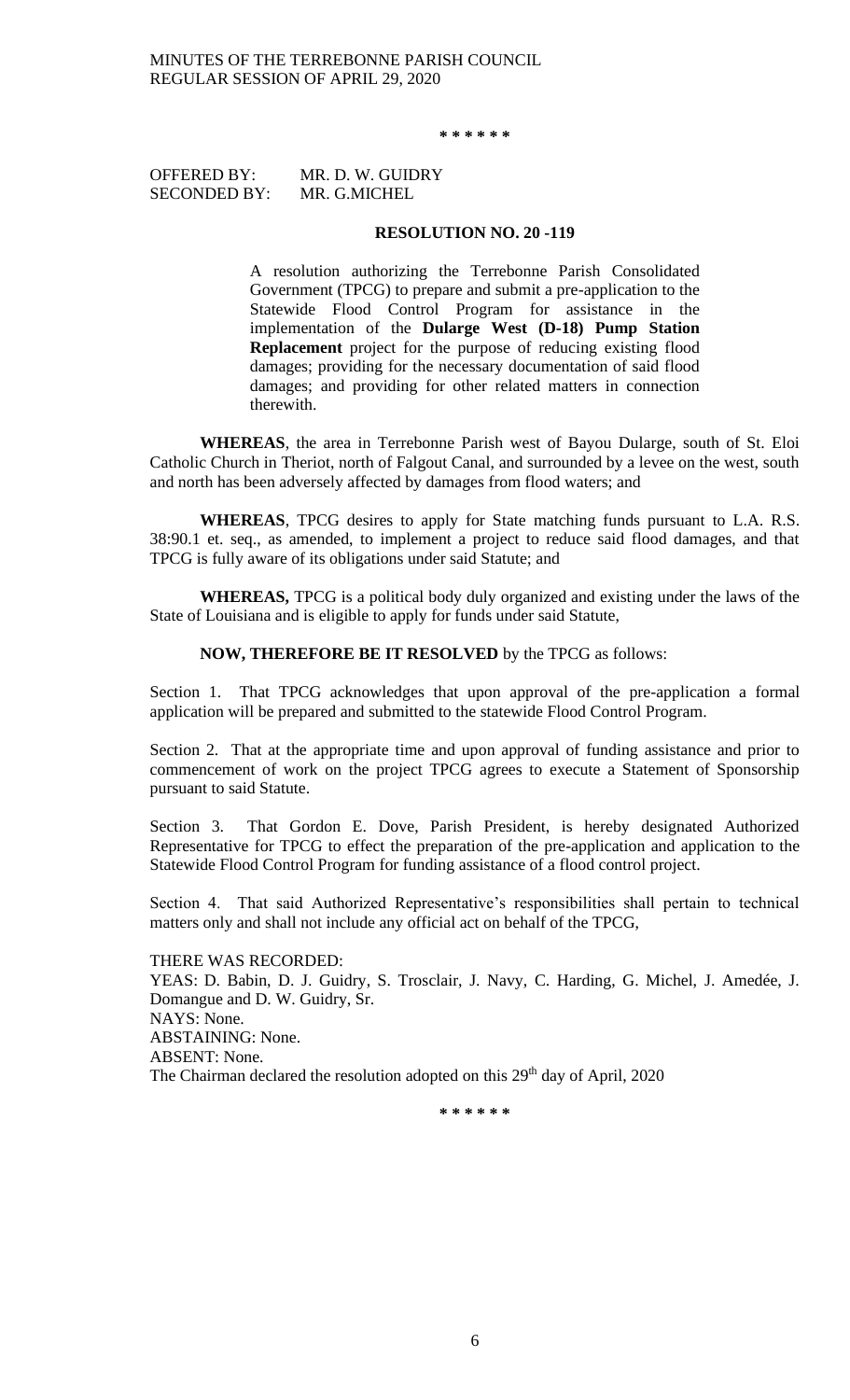OFFERED BY: MR. D. W. GUIDRY SECONDED BY: MR. D. BABIN

**RESOLUTION NO. 20-120**

A resolution authorizing the execution of Change Order No. 12 for the Construction Agreement for Parish Project No. 97-PAV-21, State Project No. H.007351, Country Drive Widening Phase A, Terrebonne Parish, Louisiana.

**WHEREAS**, the Terrebonne Parish Consolidated Government entered into a contract with Huey P. Stockstill, LLC, for Parish Project No. 97-PAV-21, State Project No. H.007351, Country Drive Widening Phase A, Terrebonne Parish Consolidated Government, Terrebonne Parish, Louisiana, and

**WHEREAS**, TPCG is desirous of constructing the widening of Country Drive, and

**WHEREAS**, it is necessary to correct errors in previous Change Orders, and

**WHEREAS¸** it is necessary to reconcile final quantities, and

**WHEREAS**, this change order will increase the overall contract price by Four Thousand, Five Hundred Forty Dollars and Twenty-Two Cents (\$4,540.22) with no increase in Contract Time, and

**WHEREAS**, this Change Order No. 12 has been recommended by the Engineer, Meyer Engineers, Ltd., for this project.

**NOW, THEREFORE BE IT RESOLVED** that the Terrebonne Parish Council on behalf of the Terrebonne Parish Consolidated Government, does hereby approve and authorize the execution of Change Order No. 12 by Terrebonne Parish President Gordon E. Dove for the construction agreement with Huey P. Stockstill, LLC for Parish Project No. 97-PAV-21, State Project No. H.007351, Country Drive Widening Phase A, Terrebonne Parish, Louisiana, for an increase of Four Thousand, Five Hundred Forty Dollars and Twenty-Two Cents (\$4,540.22) with no increase in Contract Time, and

**BE IT FURTHER RESOLVED** that a certified copy of the resolution be forwarded to Engineer, Meyer Engineers, Ltd.

THERE WAS RECORDED:

YEAS: D. Babin, D. J. Guidry, S. Trosclair, J. Navy, C. Harding, G. Michel, J. Amedée, J. Domangue and D. W. Guidry, Sr. NAYS: None. ABSTAINING: None. ABSENT: None. The Chairman declared the resolution adopted on this 29<sup>th</sup> day of April, 2020.

**\* \* \* \* \* \***

Upon Council Member G. Michel's request, the Chairman recognized Mr. Mike Toups, Parish Manager, who stated that he would contact GIS Engineering the following day for clarification regarding \$10,000 associated with Amendment No. 1 for the same project.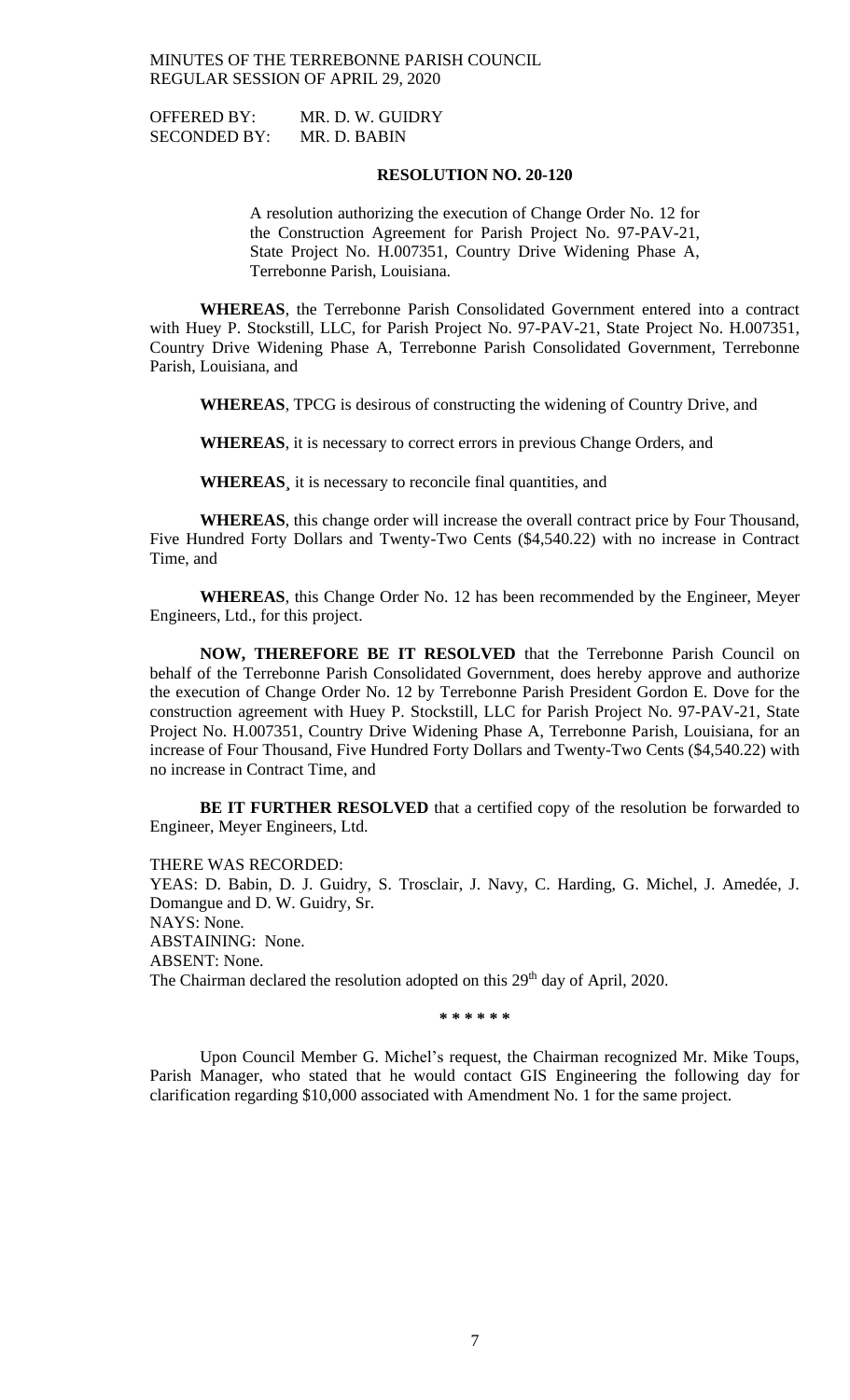OFFERED BY: MR. G. MICHEL SECONDED BY: Mr. J. AMEDEE

### **RESOLUTION NO. 20-121**

A resolution providing approval of Amendment No. 2 to the Engineering Agreement for Parish Project No. 18-SEW-07, South Wastewater Treatment Plant Levee Elevation at Cell 1 and Headworks Upgrade, Terrebonne Parish, Louisiana.

**WHEREAS**, the Terrebonne Parish Consolidated Government did enter into an original engineering agreement with GIS Engineering, LLC, dated March 19, 2018, recordation number 1554238, for the South Wastewater Treatment Plant Levee Elevation at Cell 1 and Headworks Upgrade Project, identified as Parish Project No 18-SEW-07, and

**WHEREAS**, the Engineering Agreement between OWNER and ENGINEER provides for certain limitations for Additional Services, and

**WHEREAS**, the TPCG is desirous to continue the Resident Project Services and Other Direct & Reimbursable Expenses for the duration of the project, and

**WHEREAS**, Amendment No. 2 proposes to increase the fees for Additional Services, in the amount of \$13,147.50.

**NOW, THEREFORE BE IT RESOLVED**, that the Terrebonne Parish Council on behalf of the Terrebonne Parish Consolidated Government, does hereby approve this Amendment No. 2 to the Engineering Agreement for an overall increase of \$13,147.50, and authorizes Parish President Gordon E. Dove to execute this Amendment No. 2 to the Engineering Agreement for the South Wastewater Treatment Plant Levee Elevation at Cell 1 and Headworks Upgrade, Parish Project No. 18-SEW-07, with GIS Engineering, LLC, and

**BE IT FUTHER RESOLVED** that a certified copy of the resolution be forwarded to the Engineer, GIS Engineering, LLC.

THERE WAS RECORDED: YEAS: D. Babin, D. J. Guidry, S. Trosclair, J. Navy, C. Harding, G. Michel, J. Amedée, J. Domangue and D. W. Guidry, Sr. NAYS: None. ABSTAINING: None. ABSENT: None. The Chairman declared the resolution adopted on this the 29 day of April, 2020.

**\* \* \* \* \* \***

Upon Council Member G. Michel's request, the Chairman recognized Mr. Darrel Waire, Housing and Human Services Director, who clarified that the Parish had no matching fund requirements associated with the application for supplemental funding.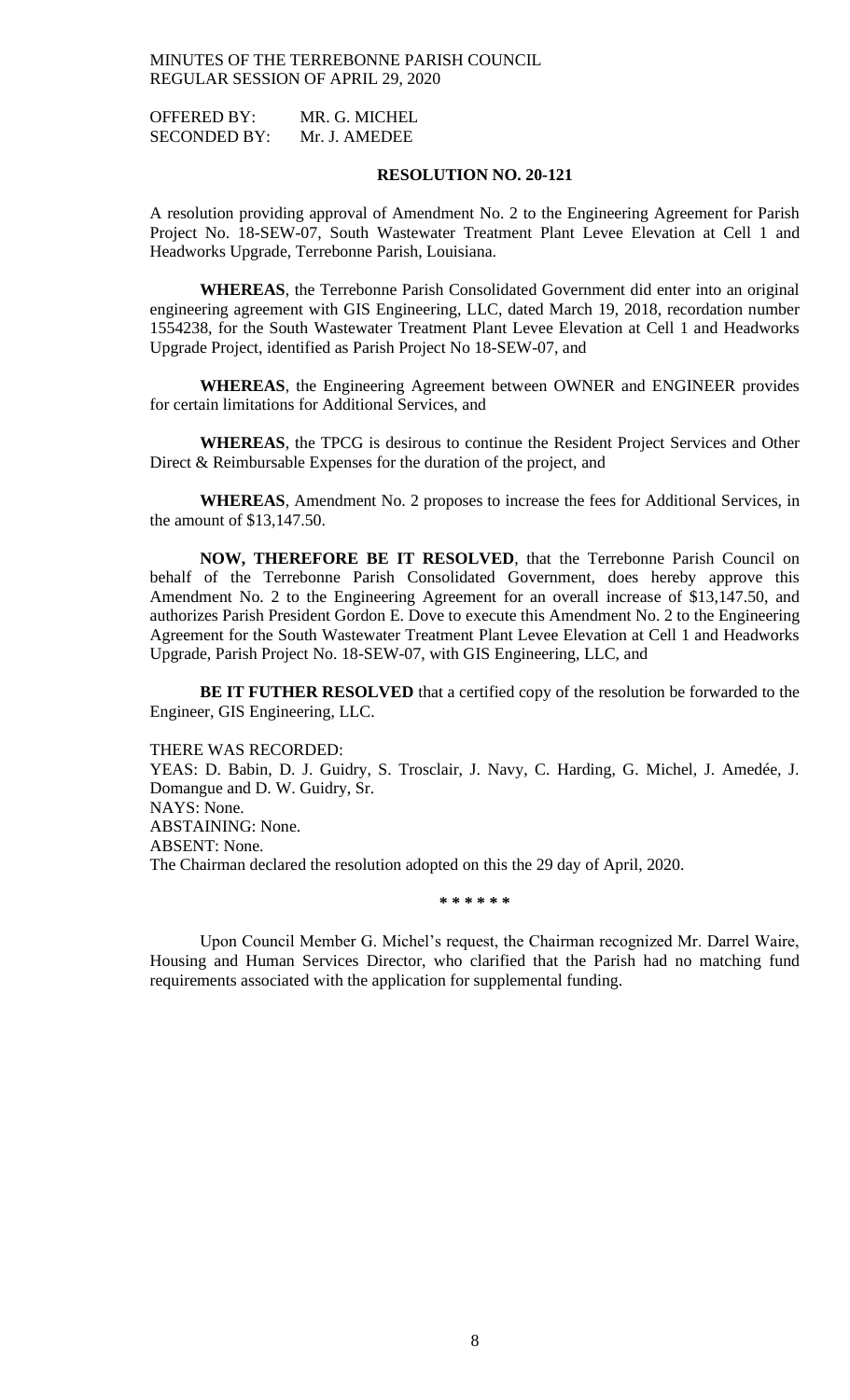OFFERED BY: MR. G. MICHEL SECONDED BY: MR. C. HARDING

### **RESOLUTION NO. 20-122**

A RESOLUTION AUTHORIZING THE PARISH PRESIDENT TO EXECUTE ALL NECESSARY DOCUMENTS TO SUBMIT AN APPLICATION FOR FY 2020 COLA AND QUALITY IMPROVEMENT INVESTMENT FUNDING FOR THE HEAD START PROGRAM

**WHEREAS**, it is necessary that an application be submitted by the governing body and the Head Start Policy Council.

**NOW THEREFORE BE IT RESOLVED** that the Terrebonne Parish Council, on behalf of the Terrebonne Parish Consolidated Government does hereby authorize the Parish President, Gordon E. Dove, to sign and submit the application to Administration for Children and Families to provide Head Start services.

**BE IT FURTHER RESOLVED** that the Terrebonne Parish Council on behalf of the Terrebonne Parish Consolidated Government does hereby authorize the Parish President to sign any certification, modifications, etc. that may be associated with the implementation of this agreement.

THERE WAS RECORDED: YEAS: D. Babin, D. J. Guidry, S. Trosclair, J. Navy, C. Harding, G. Michel, J. Amedée, J. Domangue and D. W. Guidry, Sr. NAYS: None. ABSTAINING: None. ABSENT: None. The Chairman declared the resolution adopted on this the 29<sup>th</sup> day of April, 2020.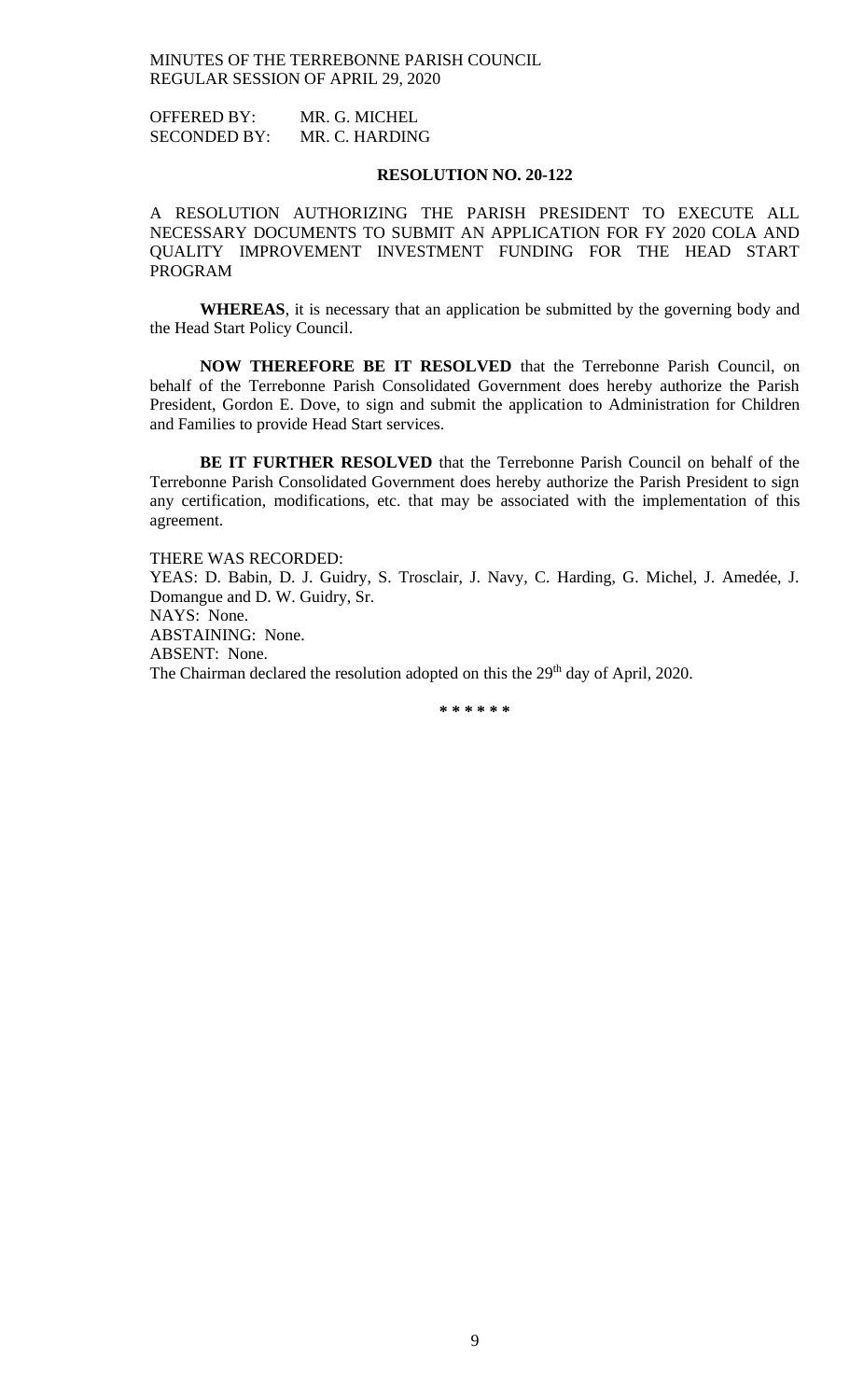OFFERED BY: MR. J. AMEDEE SECONDED BY: MR. D. W. GUIDRY

#### **RESOLUTION NO. 20-123**

A resolution authorizing the Parish President, Gordon E. Dove, to sign and submit a grant agreement between Terrebonne Parish Consolidated Government and the U.S. Department of Housing and Urban Development.

**WHEREAS**, the U.S. Department of Housing and Urban Development has approved the 2019 Terrebonne Parish Rapid Re-Housing Project renewal application, and

**WHEREAS**, Continuum of Care Program funds totaling \$148,632.00 have been awarded to Terrebonne Parish Consolidated Government to continue its Rapid Re-Housing Program, and

**WHEREAS**, there are homeless families in need of Permanent Housing Solutions and the Terrebonne Parish Rapid Re-Housing Program addresses this need, and

**NOW THEREFORE BE IT RESOLVED** that the Terrebonne Parish Council on behalf of the Terrebonne Parish Consolidated Government does hereby authorize the Parish President, Gordon E. Dove, to execute any and all grant agreements, certifications, amendments and any other documents necessary between the Terrebonne Parish Consolidated Government and the U.S. Department of Housing and Urban Development to receive the Continuum of Care funding and continue providing Rapid Re-Housing services.

THERE WAS RECORDED: YEAS: D. Babin, D. J. Guidry, S. Trosclair, J. Navy, C. Harding, G. Michel, J. Amedée, J. Domangue and D. W. Guidry, Sr. NAYS: None. ABSTAINING: None. ABSENT: None. The Chairman declared the resolution adopted on this the 29<sup>TH</sup> day of April, 2020.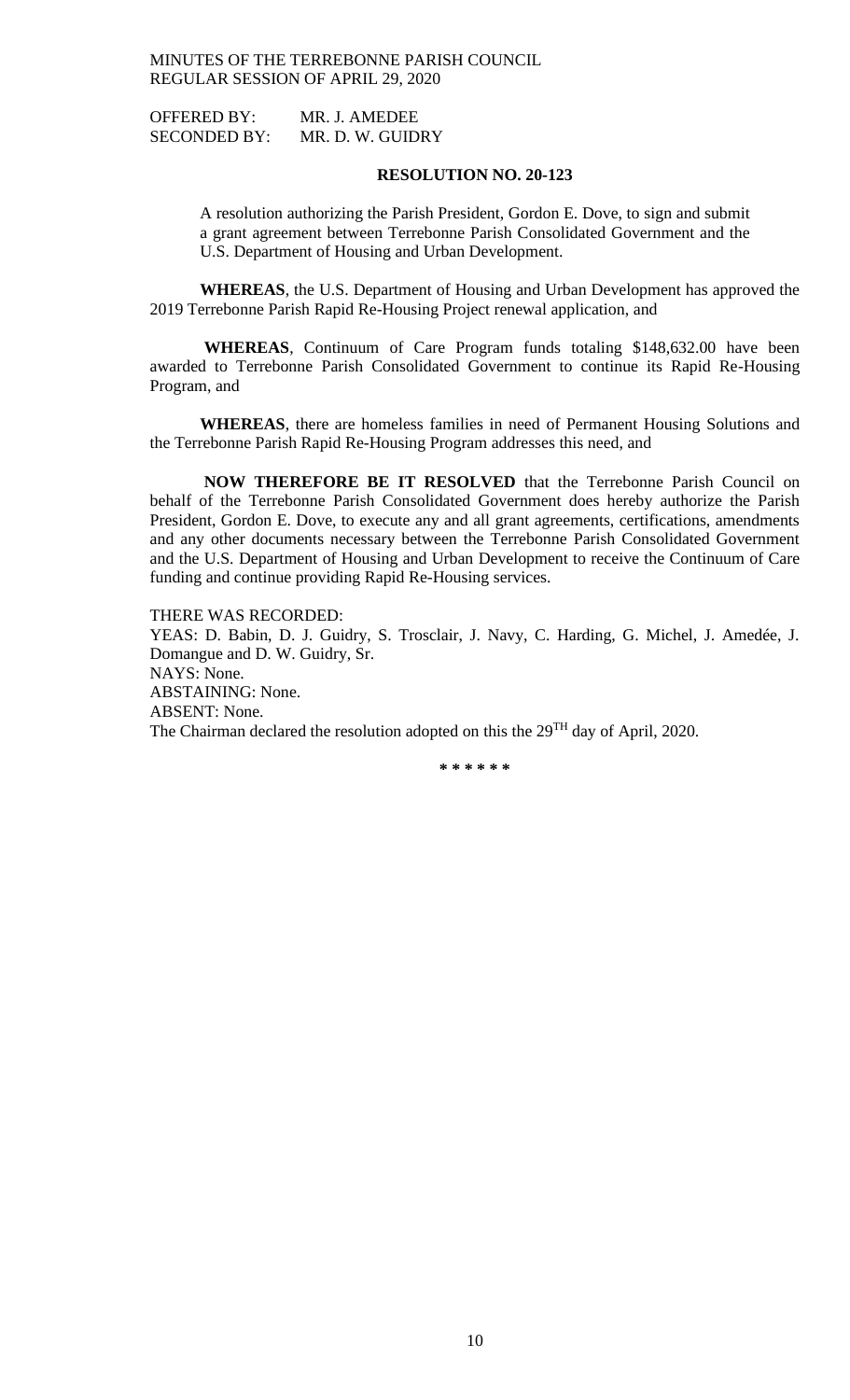OFFERED BY: MR. D. J. GUIDRY SECONDED BY: MR. D. BABIN

#### **RESOLUTION NO. 20-124**

A RESOLUTION OBLIGATING THE NECESSARY FUNDING UNDER THE TERREBONNE PARISH FLOOD HAZARD MITIGATION GRANT PROGRAM/HURRICANE GUSTAV, PROJECT NO 1786-109-0006 110 JANE STREET, CHAUVIN, LA 70344.

**WHEREAS,** the Terrebonne Parish Consolidated Government has been formally notified by FEMA that the Hurricane Gustav Flood Hazard Mitigation Grant Program (HMGP), Project No. 1786-109-0006, can proceed with the mitigation of the following property:

## Address: **110 Jane Street Chauvin, LA 70344**

Owned by: **Jude and Tina Landry**;

**WHEREAS,** under the administrative guidance of Solutient, the required "elevation packet" has been prepared and executed for the property owner recommending elevation through the HMGP program,

**NOW, THEREFORE, BE IT RESOLVED**, by the Terrebonne Parish Council that the necessary funding under the Terrebonne Parish Flood Hazard Mitigation Grant Program/Hurricane Gustav, Project No. 1786-109-0006 be hereby obligated to mitigate the property above.

#### THERE WAS RECORDED:

YEAS: D. Babin, D. J. Guidry, S. Trosclair, J. Navy, C. Harding, G. Michel, J. Amedée, J. Domangue and D. W. Guidry, Sr. NAYS: None. ABSTAINING: None. ABSENT: None. The Chairman declared the resolution adopted on this the 29<sup>th</sup> day of April, 2020.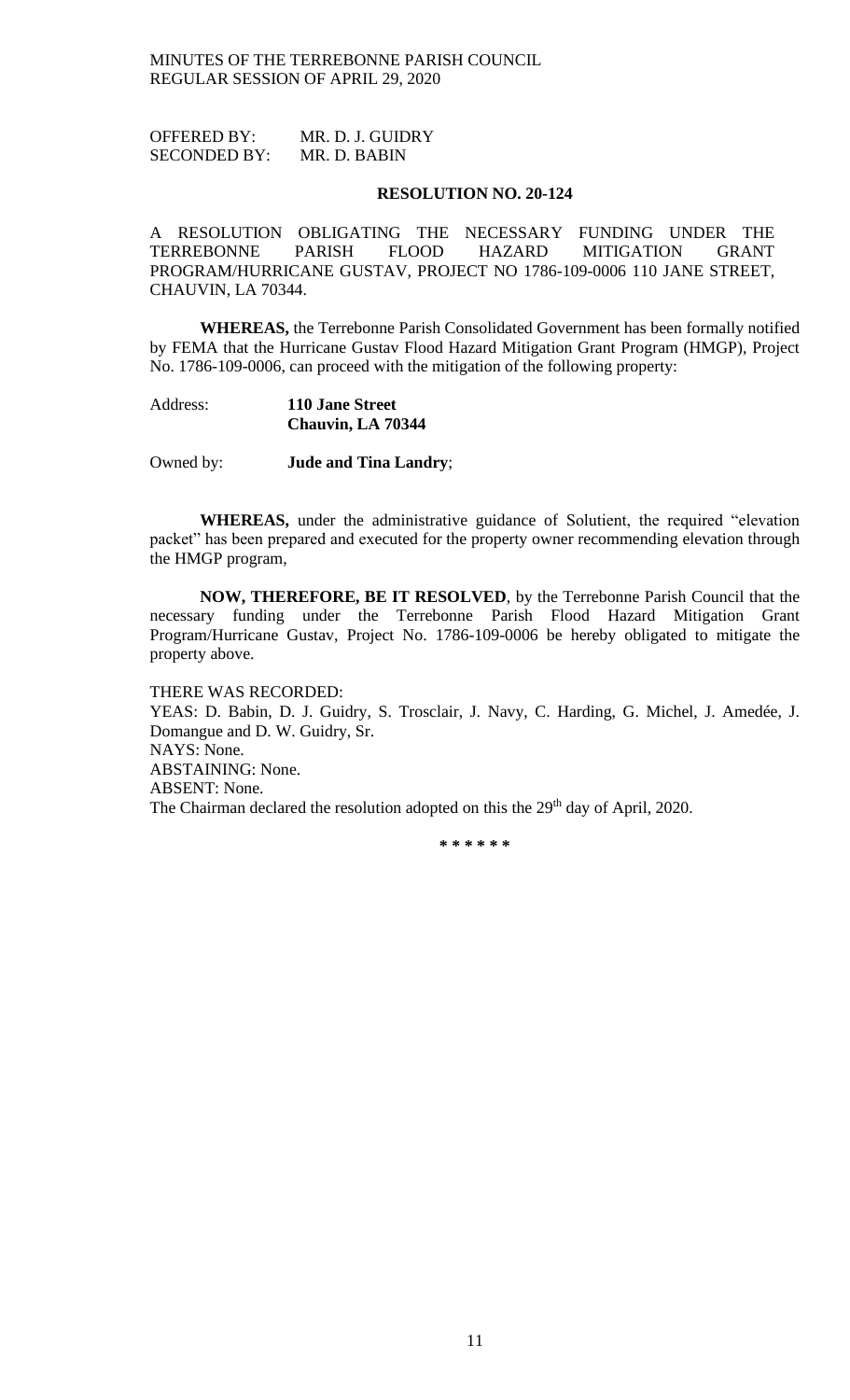OFFERED BY: MR. J. AMEDEE SECONDED BY: MR. C. HARDING

#### **RESOLUTION NO. 20-125**

A RESOLUTION AUTHORIZING THE PRESIDENT TO ENTER INTO A COOPERATIVE ENDEAVOR AGREEMENT WITH OPTIONS FOR INDEPENDENCE FOR THE PURPOSE OF REDEVELOPING 507 MADISON STREET TO PROVIDE AFFORDABLE HOUSING.

**WHEREAS,** the Terrebonne Parish Consolidated Government was awarded Community Development Block grant funding as a result of damages sustained as a result of hurricanes Gustav and Ike, and

**WHEREAS,** the Council and the Louisiana Office of Community Development approved the Gustav/Ike Recovery Plan to expend those funds to purchase and demolish storm damaged homes, and

**WHEREAS,** funding to implement the CDBG Buyout Program was an approved project within the Gustav/Ike Recovery Plan; and

**WHEREAS,** the Parish acquired the structure at 507 Madison Street, Houma, Louisiana 70360 and demolished it per Ordinance #8397; and

**WHEREAS,** the Parish declared the immovable property surplus with Resolution 18-308 and attempted unsuccessfully to sell it by auction it at fair market value and then with no reserve; and

**WHEREAS,** Options for Independence, a nonprofit 501(c)3, is willing to enter into a Cooperative Endeavor Agreement with the Parish to accept the donation of the property and develop affordable housing on the lot; and

**WHEREAS,** the Parish has the authority to donate such property to the nonprofit to enable the development of affordable housing for the low to moderate income community; and

**WHEREAS,** the provision of low to moderate income housing meets a CDBG national objective;

**NOW, THEREFORE, BE IT RESOLVED** by the Terrebonne Parish Council; that the President is authorized to enter into a Cooperative Endeavor Agreement with Options for Independence to donate the property above for affordable housing.

#### THERE WAS RECORDED:

YEAS: D. Babin, D. J. Guidry, S. Trosclair, J. Navy, C. Harding, G. Michel, J. Amedée, J. Domangue and D. W. Guidry, Sr.

NAYS: None.

ABSTAINING: None.

ABSENT: None.

The Chairman declared the resolution adopted on this the 29<sup>TH</sup> day of April, 2020.

**\* \* \* \* \* \***

Upon Council Member D. W. Guidry, Sr.'s request, Council Member D. J. Guidry clarified that the subdivision was located off of Acadian Drive.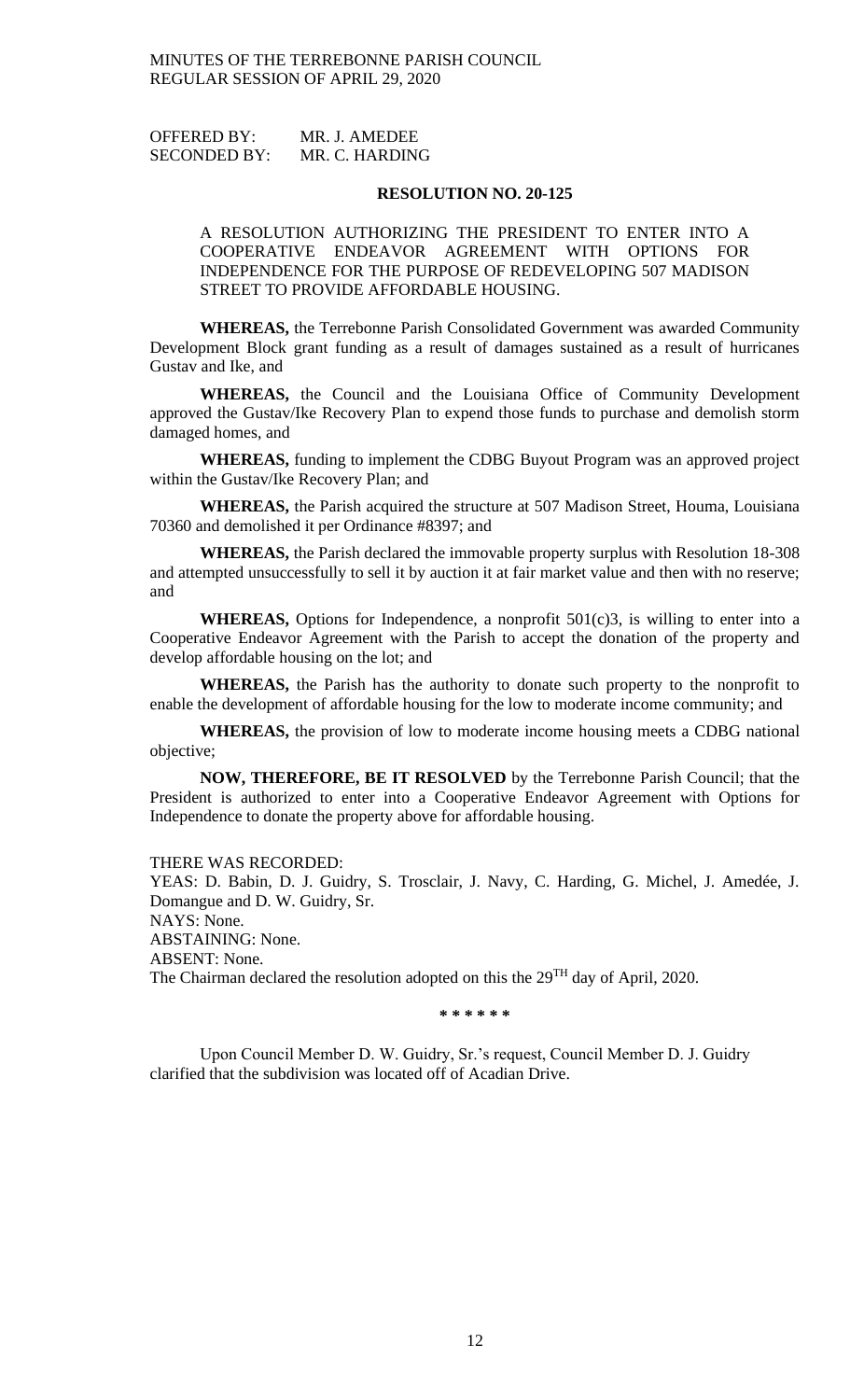OFFERED BY: MR. D. J. GUIDRY SECONDED BY: MR. G. MICHEL

## **RESOLUTION NO. 20-126**

A RESOLUTION GIVING NOTICE OF INTENT TO ADOPT AN ORDINANCE TO DEDICATE AND ACCEPT THE MAINTENANCE/OPERATION OF THE STREET(S), DRAINAGE SERVITUDES, UTILITIES, GAS, SEWER, AND RIGHTS-OF-WAY FOR "ACADIAN POINTE SUBDIVISION, PHASE B;" AND TO INCORPORATE THE EXTENSION OF "ACADIAN DRIVE" INTO THE ENHANCED 911 EMERGENCY RESPONSE SYSTEM FOR THE PURPOSE OF PROVIDING A BETTER MEANS OF LOCATING ADDRESSES.

**THEREFOR, BE IT RESOLVED**, by the Terrebonne Parish Council on behalf of the Terrebonne Parish Consolidated Government, that the Notice of Intent is given for adopting an ordinance to dedicate and accept the maintenance/operation of the street(s), drainage servitudes, utilities, gas, sewer, and rights-of-way for "Acadian Pointe Subdivision, Phase B;" and to incorporate the extension of "Acadian Drive" into the Enhanced 911 Emergency Response System for the purpose of providing a better means of locating addresses.

**BE IT FURTHER RESOLVED**, that a public hearing on said ordinance be called for Wednesday, May 13, 2020 at 6:30 p.m.

THERE WAS RECORDED: YEAS: D. Babin, D. J. Guidry, S. Trosclair, J. Navy, C. Harding, G. Michel, J. Amedée, J. Domangue and D. W. Guidry, Sr. NAYS: None. ABSTAINING: None. ABSENT: None. The Chairman declared the resolution adopted on this the 29<sup>TH</sup> day of April, 2020.

**\* \* \* \* \* \***

Upon Council Member G. Michel's request, the Chairman recognized Mr. Earl Eues, TOHSEP Director, who clarified that the notification system provided by Everbridge has a number of settings available that could determine when and how the system would attempt to make contact with a resident who signed up for the notifications. Mr. Eues then encouraged the public to visit terrebonnealert.com and sign up for the notification system to stay informed of local events and emergency situations.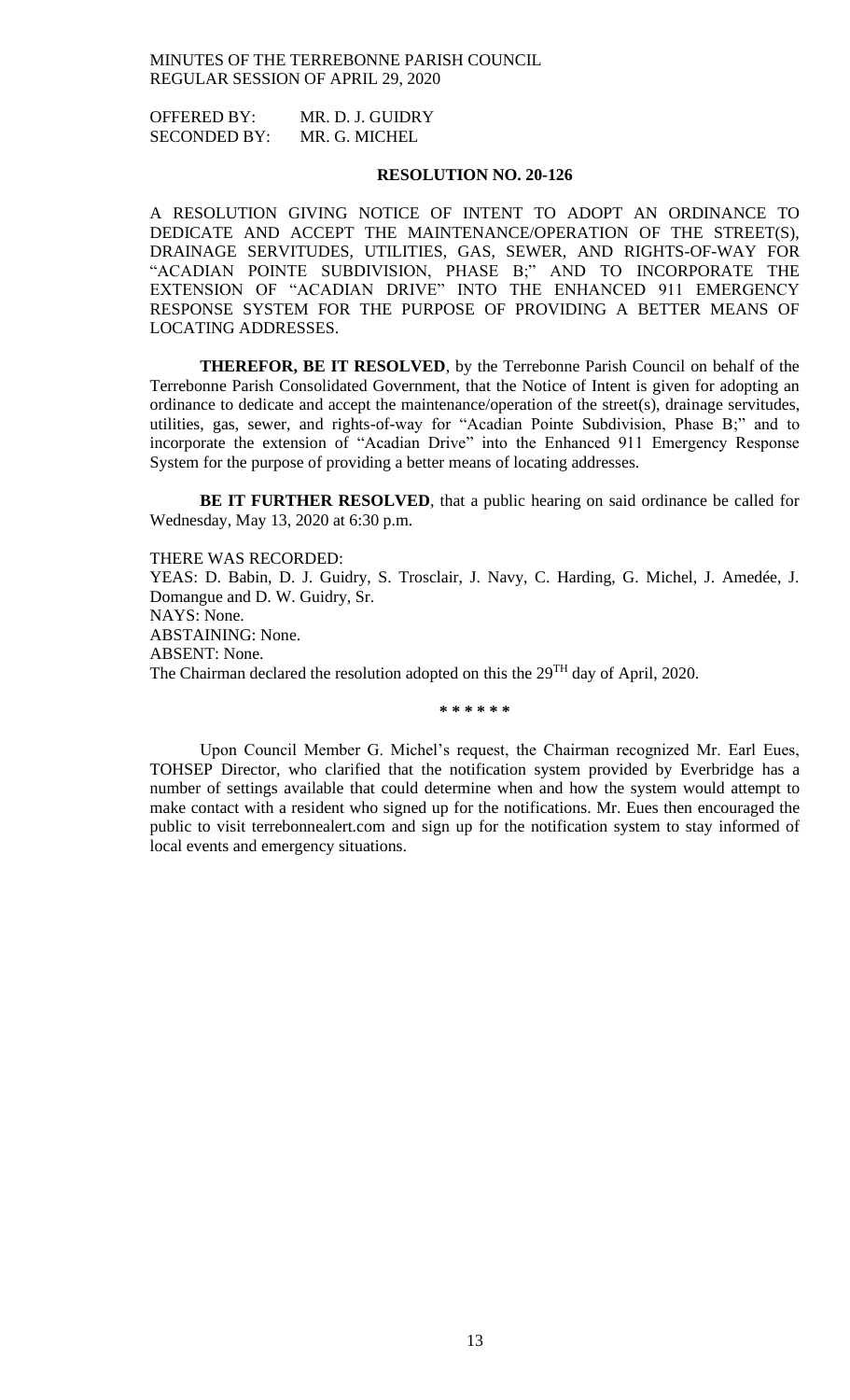| <b>OFFERED BY:</b>  | MR. G. MICHEL |
|---------------------|---------------|
| <b>SECONDED BY:</b> | MR. J. AMEDEE |

### **RESOLUTION NO. 20-127**

A RESOLUTION TO APPROVE THE CONTRACT WITH EVERBRIDGE MASS NOTIFICATION SYSTEM FOR THE TERREBONNE OFFICE OF HOMELAND SECURITY AND EMERGENCY PREPAREDNESS IN AN AMOUNT NOT TO EXCEED FORTY-ONE THOUSAND FIFTY-SIX DOLLARS AND FIFTY-SIX CENTS (\$41,056.56).

**WHEREAS,** the Parish Administration recommends the acceptance of the service for mass notification system for the Office of Emergency Preparedness, and

**WHEREAS**, this service provides texting, conference calls and resident connection addons to be utilized during Emergencies.

**NOW THEREFORE BE IT RESOLVED**, that the Terrebonne Parish Council on behalf of the Terrebonne Parish Consolidated Government, accepts the above-mentioned service provided by Everbridge and that the Parish President and all other appropriate parties be and they are hereby, authorized to execute any and all contract documents associated therewith.

THERE WAS RECORDED: YEAS: D. Babin, D. J. Guidry, S. Trosclair, J. Navy, C. Harding, G. Michel, J. Amedée, J. Domangue and D. W. Guidry, Sr. NAYS: None. ABSTAINING: None. ABSENT: None. The Chairman declared the resolution adopted on this the  $29<sup>TH</sup>$  day of April, 2020.

**\* \* \* \* \* \***

Upon Council Member J. Navy's request, the Chairman recognized Mr. Christopher Pulaski, Planning and Zoning Director, who clarified that the funds were being received through the LASAFE program and could only be used for buyout programs for those residents whose primary residence is outside of the Morganza Levee System.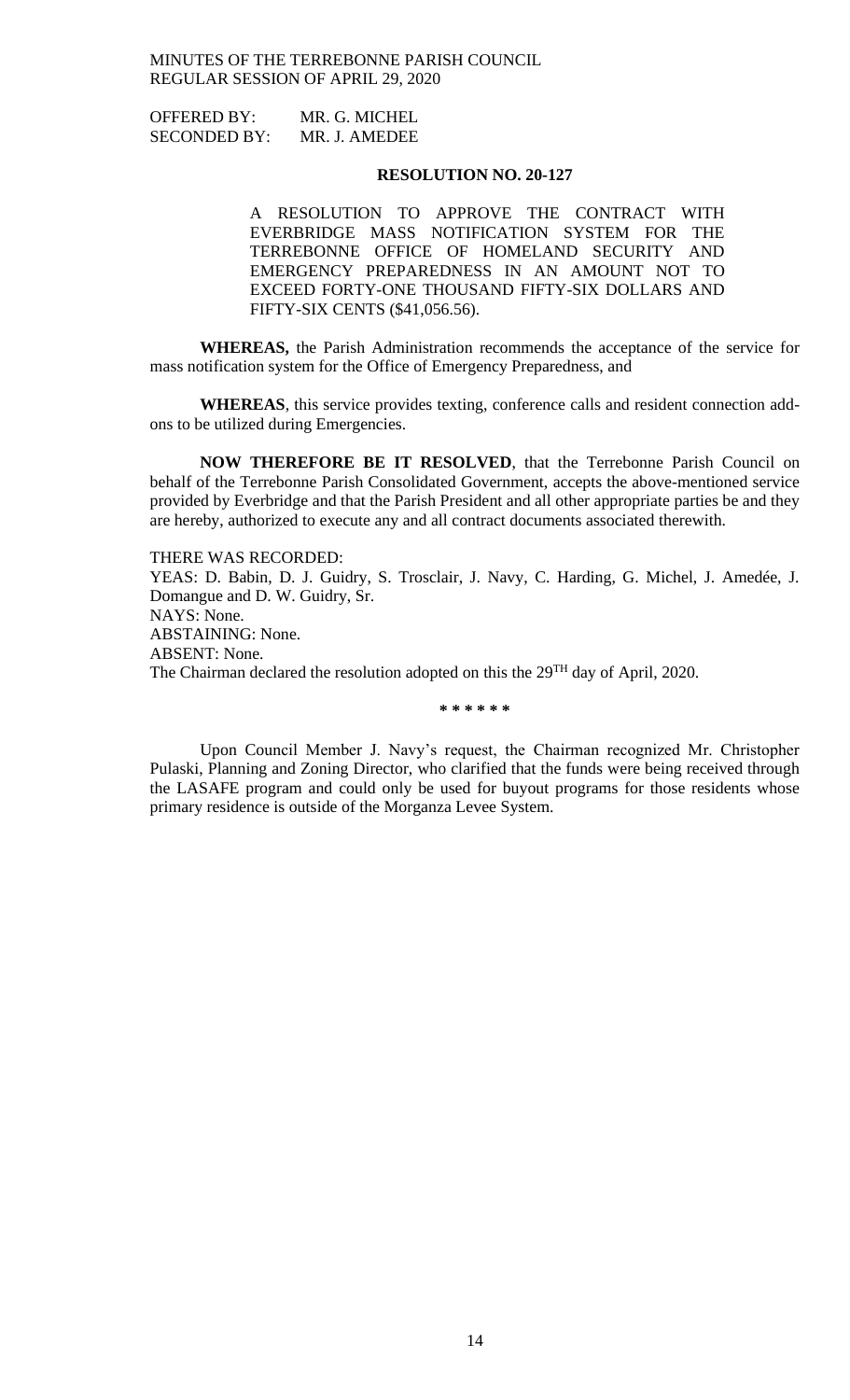OFFERED BY: MR. D. J. GUIDRY SECONDED BY: MR. J. NAVY

## **RESOLUTION NO. 20-128**

A RESOLUTION AUTHORIZING THE PARISH PRESIDENT TO ENTER INTO A COOPERATIVE ENDEAVOR AGREEMENT BETWEEN TERREBONNE PARISH CONSOLIDATED GOVERNMENT AND THE OFFICE OF COMMUNITY DEVELOPMENT DISASTER RECOVERY UNIT AND ACCEPT THE \$2,850,000 LA SAFE GRANT FUNDS FOR THE BUYOUT/OPTIONAL HOMEOWNER ASSISTANCE PROGRAM.

**WHEREAS**, the Terrebonne Parish Consolidated Government has been awarded funds for the State of Louisiana Community Development Block Grant Disaster Recovery Louisiana's Strategic Adaptations for Future Environments Program (CDBG-DR LA SAFE) administered by the Office of Community Development-Disaster Recovery Unit; and

**WHEREAS,** the approved funding for the implementation of the Buyout/Optional Homeowner Assistance program is as follows:

| Federal Share (50%)         | \$2,850,000 |             |
|-----------------------------|-------------|-------------|
| Non Federal Share $(0\%)$   | S O         |             |
| <b>TOTAL PROJECT AWARD:</b> |             | \$2,850,000 |

**WHEREAS,** the Parish must enter into the appropriate CEA agreement with the OCD-DRU in order to receive funding and implement the surge protection project; and

**WHEREAS,** the OCD-DRU has provided a CEA for that purpose; and

**WHEREAS,** the anticipated CEA and Scope of Work is attached for review; and

**WHEREAS,** from time to time, other documents will require signature in the normal course of business such as Project Applications and any Amendments, Environmental Review Records, Certifications and Professional Service, and Consulting Service and Construction Contracts and any Amendments;

**NOW, THEREFORE, BE IT RESOLVED** by the Terrebonne Parish Council that the Parish President is hereby authorized to execute any and all documents pertaining to the CDBG-DR LA SAFE Program including but not limited to, Cooperative Endeavor Agreement between State of Louisiana and Terrebonne Parish and any Amendments, Project Applications and any Amendments, Environmental Review Records, Certifications and Professional Service, and Consulting Service and Construction Contracts and any Amendments in order to receive funding and implement the Buyout/Voluntary Homeowner Assistance program.

THERE WAS RECORDED:

YEAS: D. Babin, D. J. Guidry, S. Trosclair, J. Navy, C. Harding, G. Michel, J. Amedée, J. Domangue and D. W. Guidry, Sr. NAYS: None. ABSTAINING: None. ABSENT: None. The Chairman declared the resolution adopted on this the 29th day of April, 2020.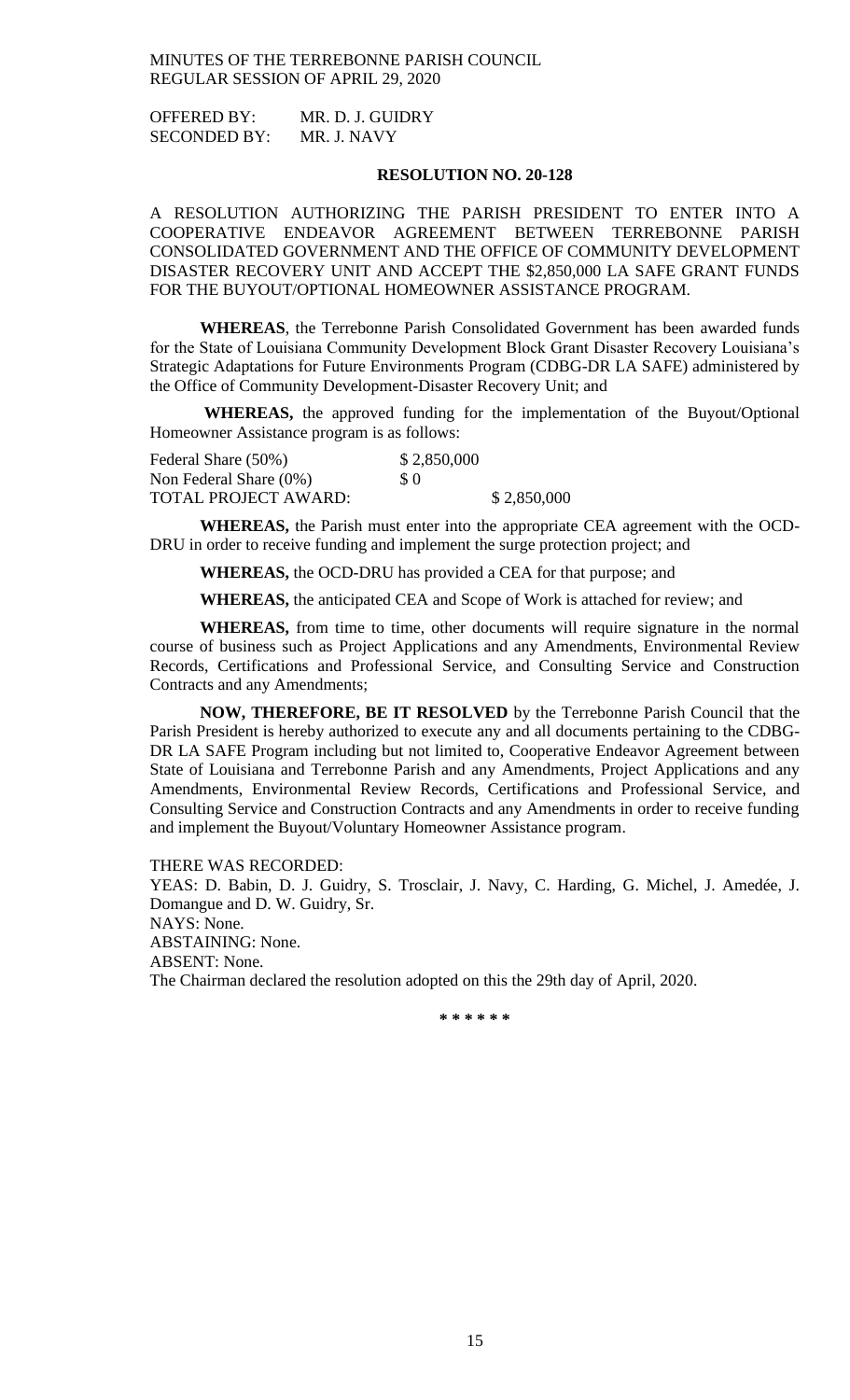OFFERED BY: MR. D. BABIN SECONDED BY: MR. J. AMEDEE

#### **RESOLUTION NO. 20-129**

**WHEREAS**, on March 24, 2020 bids were received by the Terrebonne Parish Consolidated Government (TPCG) for In-house Project No 20-RDS-11 2020 Asphalt Street Project for the Public Works Department, Roads & Bridges Division, and

**WHEREAS,** after careful review by the Purchasing Division and the Public Works Department, Roads and Bridges Division it has been determined that the lowest qualified bid is that of Barriere Construction Co., LLC in the amount of Three Hundred Thirty Thousand, Five Hundred Twenty five Dollars and Zero Cents (\$330,525.00), and

**WHEREAS,** the Parish Administration concurs with the recommendation to award the aforementioned In-house project No 20-RDS-11 2020 Asphalt Street Project for the Public Works Department/Roads & Bridges Division to Barriere Construction Co., LLC, in the amount of \$330,525.00, and

**NOW THEREFORE BE IT RESOLVED**, by the Terrebonne Parish Council on behalf of the Terrebonne Parish Consolidated Government that the recommendation of the Terrebonne Parish Administration be approved for the 2020 Asphalt Street Project as per the attached document.

THERE WAS RECORDED:

YEAS: D. Babin, D. J. Guidry, S. Trosclair, J. Navy, C. Harding, G. Michel, J. Amedée, J. Domangue and D. W. Guidry, Sr. NAYS: None. ABSTAINING: None. ABSENT: None. The Chairman declared the resolution adopted on this the 29<sup>th</sup> day of April, 2020.

Mr. D. Babin moved, seconded by Ms. J. Domangue, "THAT the Council introduce an ordinance to amend the 2020 Adopted Operating Budget and 5-Year Capital Outlay Budget of the Terrebonne Parish Consolidated Government for the following items and to provide for related matters:

I. Houma Downtown Development-\$109,824 II. Houma Downtown Marina-\$4,325

and call a public hearing on said matter on May 13, 2020 at 6:30 p.m."

The Chairman called for a vote on the motion offered by Mr. D. Babin. THERE WAS RECORDED: YEAS: D. J. Guidry, S. Trosclair, J. Navy, C. Harding, G. Michel, J. Amedée, J. Domangue, D. W. Guidry, Sr. and D. Babin. NAYS: None. ABSENT: None. The Chairman declared the motion adopted.

Mr. D. Babin moved, seconded by Mr. J. Amedée, "THAT the Council introduce an ordinance to authorize the Parish President to accept and execute on behalf of the Terrebonne Parish Consolidated Government, as grantee, a Right of Use Agreement to secure parking adjacent to the East Park Fire Station for voters of those polling precincts during elections and call a public hearing on said matter on Wednesday, May 13, 2020 at 6:30 p.m." **(\*MOTION ADOPTED AFTER DISCUSSION)**

Upon Council Member G. Michel's request, the Chairman recognized Mr. Mike Toups, Parish Manager, who clarified that the agreement will allow voters use of the parking lots during elections and that no costs were being incurred by the Parish in the agreement.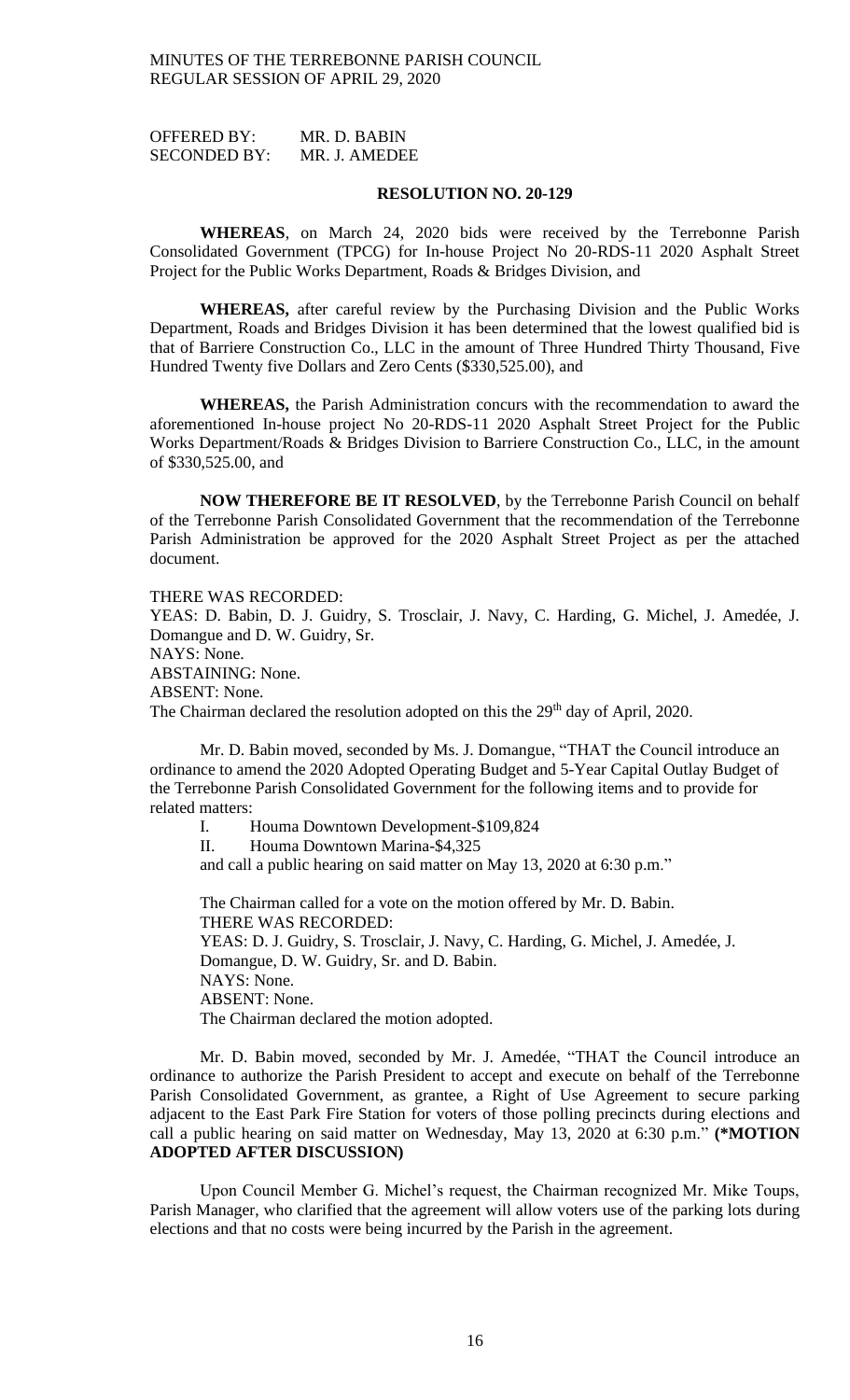**\***The Chairman called for a vote on the motion offered by Mr. D. Babin. THERE WAS RECORDED: YEAS: D. J. Guidry, S. Trosclair, J. Navy, C. Harding, G. Michel, J. Amedée, J. Domangue, D. W. Guidry, Sr. and D. Babin. NAYS: None. ABSENT: None. The Chairman declared the motion adopted.

Council Member J. Navy announced that donations of PPEs were being received by TGMC from Georgia Tech University and AFLAC as well as from John Deere. He then suggested that the Parish could consider mandating the wearing of masks for all members of the public to coincide with the governor's executive order requiring all business employees to wear masks in order to transact business with customers.

Upon Council Member J. Navy's request, the Chairman recognized Mr. Julius Hebert, Parish Attorney, who clarified that the Parish could direct the public to wear masks as a measure of public safety.

The Chairman recognized Mr. Gordon Dove, Parish President, who gave a brief overview of the governor's directive requiring all retail employees to wear face protective equipment while working then shared his intention to recommend the wearing of masks by all members of the public when in a public setting once a sufficient number of masks had been received and distributed to the public.

Council Member C. Harding shared his support of the public wearing masks while in public spaces then suggested that local businesses could require their customers to have masks without requiring additional governmental involvement.

Council Member J. Amedée concurred that businesses would likely take steps necessary in order to provide a safe environment for their customers which could include masks for its employees' and customers' protection. He suggested that the parish could only mandate that private businesses wear masks with the current health emergency order in effect then questioned if such a mandate could be continued once the emergency order had ended.

The Chairman recognized Mr. Julius Hebert, Parish Attorney, who clarified that the current emergency order from the state would likely not be ended but modified when the current deadline for observing the safety protocols had been reached. He then shared that it could be in the Council's purview to pass an ordinance requiring the public to wear masks while the health risks of COVID-19 remained unresolved and under extensive study. Mr. Hebert continued that the ordinance could then be rescinded once the health risks had been appropriately mitigated. He then concurred that the Parish would follow those guidelines set by OSHA, the CDC, and the LDH for addressing safety concerns of COVID-19 alongside federal and state declarations.

Council Member J. Amedée shared his concerns for introducing redundant legislation at the parish level with a mandate when federal guidelines accommodate such.

Council Member D. W. Guidry, Sr. shared his opposition regarding governmental overreach and his concern that suggestions for the usage of masks being sufficient. He then shared some reports he had received from local businesses requesting greater clarity and definitive direction from local government regarding requiring masks in public and inquired about whether more data had been made available regarding their effectiveness in mitigating COVID-19.

Council Member G. Michel shared his support for the use of any face protective covering as a safety measure against COVID-19 then shared his concerns for the masks being received locally for healthcare facilities not being provided at all of those facilities.

Upon Council Member G. Michel's request, Council Member J. Navy stated that he would confirm that masks were being distributed accordingly to the local hospitals then agreed that the local clinics could also benefit from additional masks as well.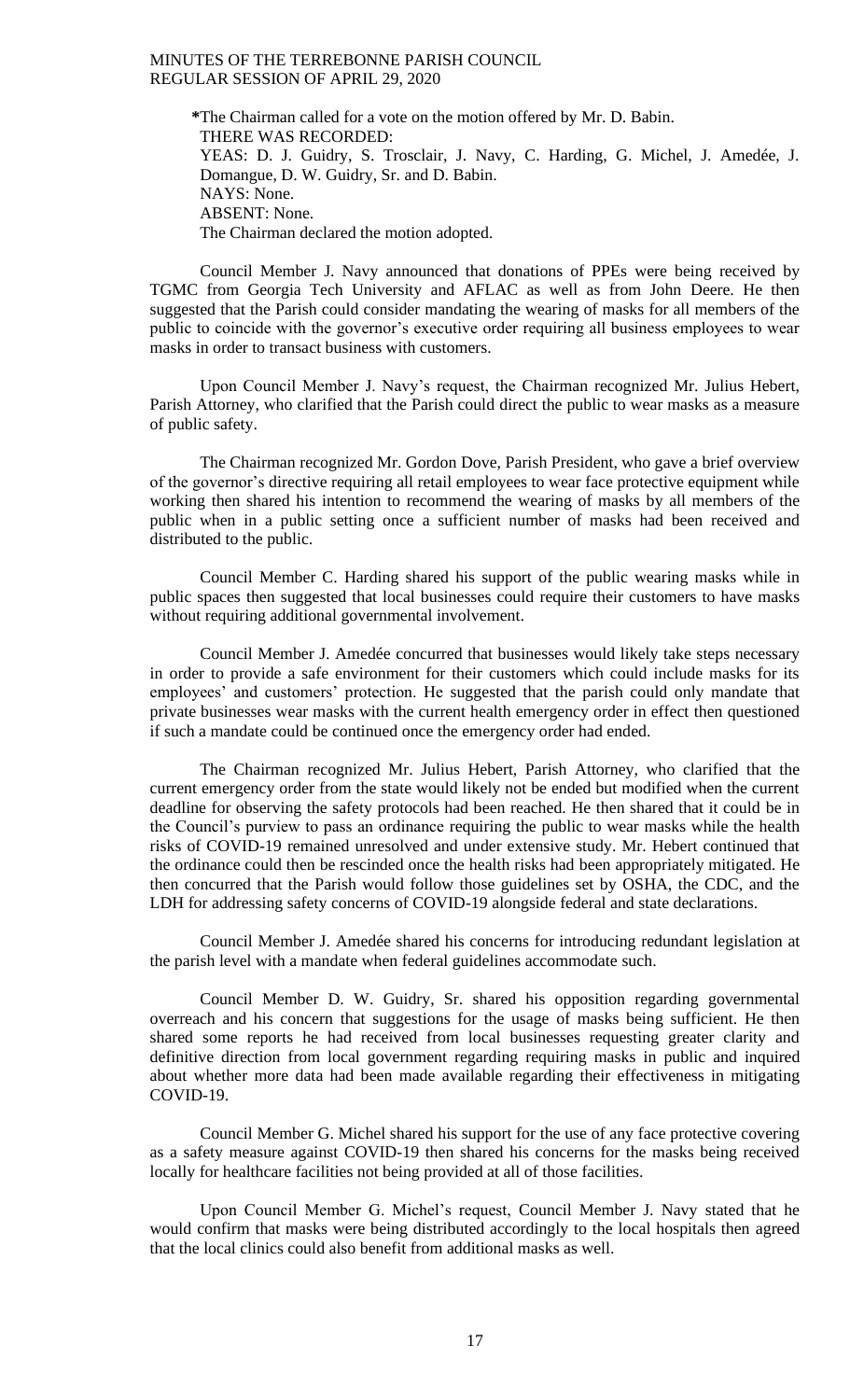Council Member G. Michel then gave a brief anecdote of the effectiveness of mask usage in preventing COVID-19 exposure and infection then commended Terrebonne Parish Administration, Emergency Preparedness, Law Enforcement and the many others involved with the incredible job of the Parish's handling and response to the COVID-19 pandemic.

The Chairman recognized Mr. Gordon Dove, Parish President, who encouraged the public to gather information regarding Parish activity and responses from official Parish sources only.

Council Member D. Babin suggested that local businesses have a responsibility in providing a safe environment where their customers can transact business then encouraged the public to also take some personal responsibility in being a part of the mitigation efforts against COVID-19.

Council Member J. Navy suggested that the requirement of wearing a mask to enter a business be considered similar to the requirement of wearing a shirt or shoes to enter businesses. He then shared his thoughts regarding decisions and actions to be taken to address the COVID-19 as a worldwide pandemic.

Council Member G. Michel encouraged the public to exercise caution when transacting business and be willing to exit a business or location where social distancing and other recommendations are not being observed. He then suggested that customers would be more likely to patronize those businesses taking the necessary precautions to provide for their safety than those that do not.

Council Member D. W. Guidry, Sr. reiterated the request for clear direction from local government with regards to requiring the use of masks by customers of local businesses then shared his concerns that the adoption of wearing masks by the public would not be sufficient through peer encouragement alone.

Council Member J. Domangue shared her concerns for a parish-level mandate before any federal or state-level decisions had been made that required the use of masks in public places as it may impose on the public's self-determination. She then shared her concerns for those without masks causing greater anxiety to the public at large while in a public area or business where such a mandate is in effect. She then shared her support for deferring any mandate until further federal or state guidance is provided before taking action at the parish level.

Council Member G. Michel encouraged the public's usage of masks as safety measures then suggested that the need for wearing masks in public areas was a local issue and shared his support for the parish taking appropriate action to address the need.

Council Member J. Amedée shared his concern regarding potential governmental overreach then suggested that the public should have some responsibility as well for ensuring their safety.

Council Member C. Harding suggested that, while the parish has its own policies for addressing COVID-19 at its facilities, it can only offer suggestions to private entities in which it wishes to do business. He then reiterated his support for wearing masks in the public then shared his concerns for mandating such as that would infringe on personal freedoms.

The Chairman shared his concerns that those members of the public suffering from claustrophobia or compromised breathing would also be prohibited from transacting business in the parish should a mandate be put in place then suggested that greater review should be completed before discussing potential new legislation to include necessary exceptions.

Council Member D. Babin shared his opinions regarding a need for finding a new normal and suggested that a step forward toward that new normal is requiring. He then encouraged the public to exercise its responsibility to protect themselves and their neighbors during this current health emergency.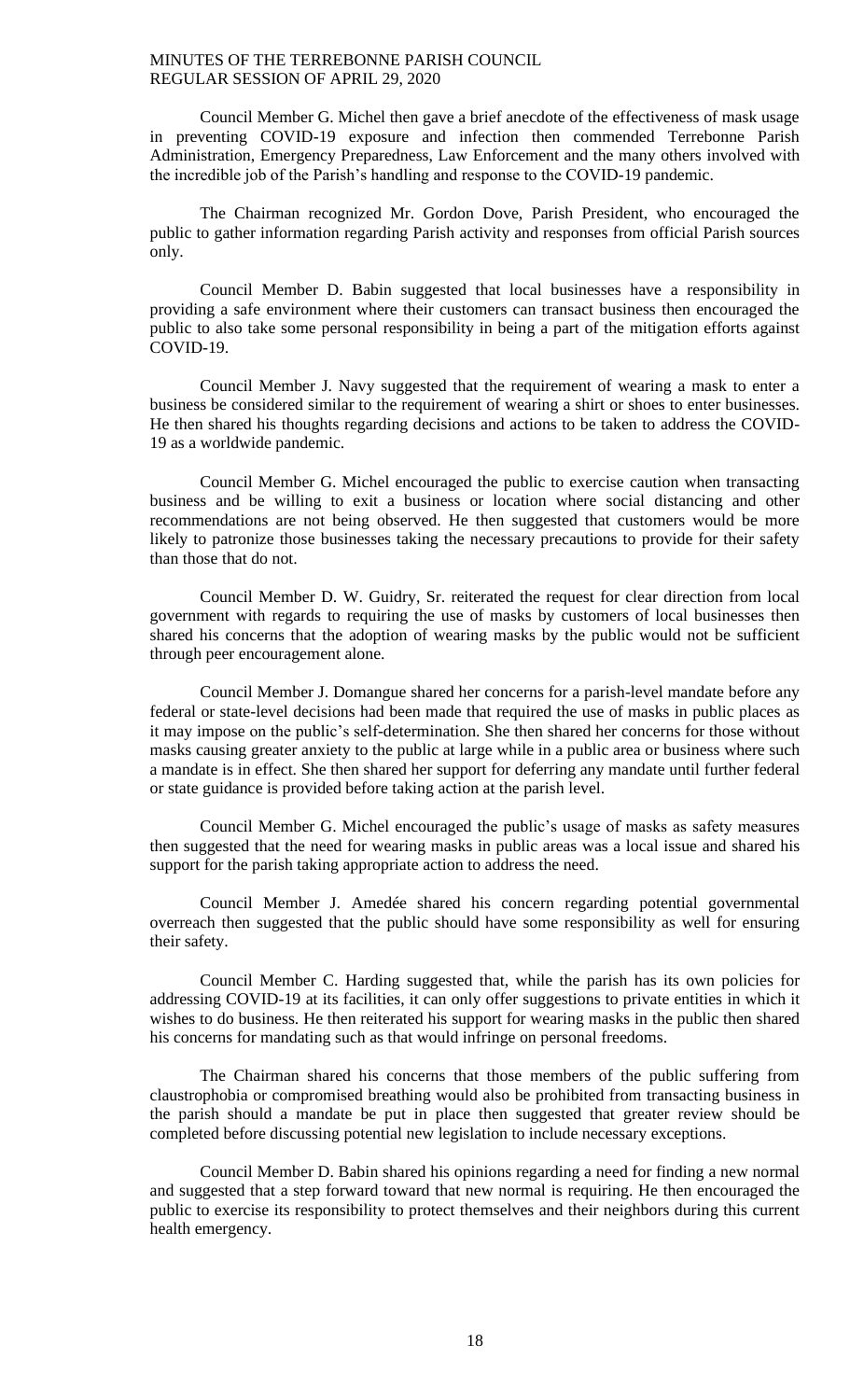The Chairman recognized Mr. Gordon Dove, Parish President, who suggested that the American Disabilities Act guidelines may provide for those individuals with mental or physical limiters to still transact business while a mandate for masks is in effect.

Council Member J. Navy clarified his intent regarding the formation of a new committee was simply a recommendation to Administration to consider beginning collaborations in the short-term to provide long-term plans for the parish as it looks to mitigation and enact recovery measures in the future. He then clarified that Administration has plans in motion for distributing and handling the usage of masks for the parish and that he deemed no action was necessary at this time.

Mr. D. Babin moved, seconded by Mr. G. Michel, "THAT the Council open public hearings at this time."

The Chairman called for a vote on the motion offered by Mr. D. Babin. THERE WAS RECORDED: YEAS: D. J. Guidry, S. Trosclair, J. Navy, C. Harding, G. Michel, J. Amedée, J. Domangue, D. W. Guidry, Sr. and D. Babin. NAYS: None. ABSENT: None. The Chairman declared the motion adopted.

The Chairman recognized the public for comments on the following:

A. A proposed ordinance to amend Ordinance No. 4384 to add Section 16 of the Parish Personnel Manual to provide additional benefits to Parish employees granted under the Family First Corona Virus Response Act ("FFCRA").

There were no comments from the public on the proposed ordinance.

Mr. D. W. Guidry, Sr. moved, seconded by Mr. D. Babin, "THAT the Council close the aforementioned public hearing."

The Chairman called for a vote on the motion offered by Mr. D. W. Guidry, Sr. THERE WAS RECORDED: YEAS: D. J. Guidry, S. Trosclair, J. Navy, C. Harding, G. Michel, J. Amedée, J. Domangue, D. W. Guidry, Sr. and D. Babin. NAYS: None. ABSENT: None. The Chairman declared the motion adopted.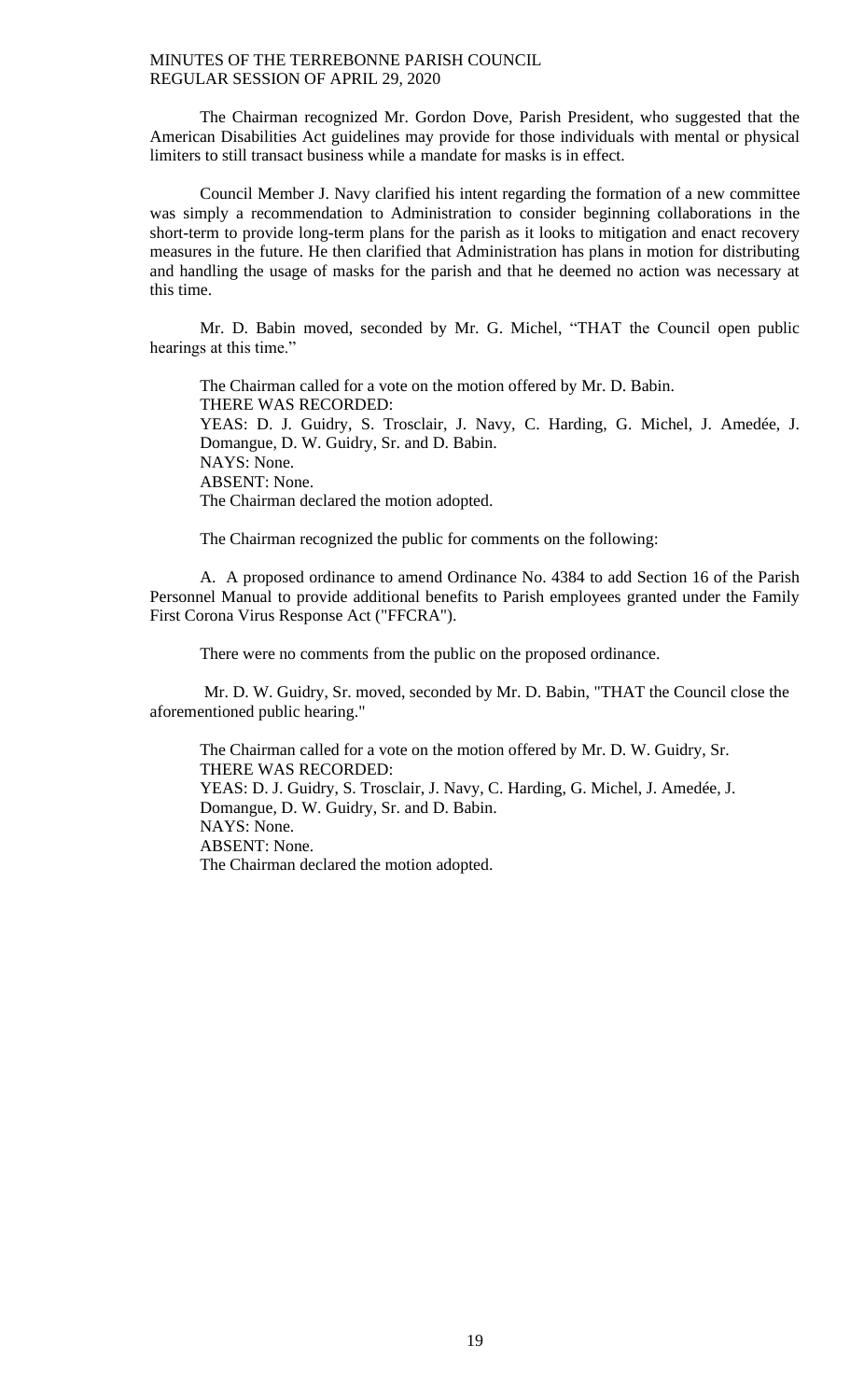OFFERED BY: MR. D. W. GUIDRY, SR. SECONDED BY: MR. D. BABIN

### **ORDINANCE NO. 9137**

AN ORDINANCE TO FURTHER AMEND ORDINANCE NO. 4384 TO ADD SECTION 16 TO THE PARISH PERSONNEL MANUAL TO PROVIDE ADDITIONAL BENEFITS TO PARISH EMPLOYEES GRANTED UNDER THE FAMILY FIRST CORONAVIRUS RESPONSE ACT ("FFCRA"), PASSED ON MARCH 18, 2020**,** IN AN EFFORT TO COMBAT THE CORONAVIRUS PANDEMIC

**WHEREAS,** the Terrebonne Parish Consolidated Government's Human Resources Departments maintains the Human Resources Personnel Policy Manual developed in accordance with the Terrebonne Parish Charter Section 4-10(d); and

**WHEREAS,** Section 4-10(e) of the Terrebonne Parish Charter provides that amendments to the Human Resources Policy Manual be adopted by ordinance; and

**WHEREAS,** Administration has reviewed the Personnel Policy Manual and made updates in order to comply with federal law, specifically FFCRA; and

**WHEREAS,** FFCRA amended the Family Medical Leave Act of 1993 and added federally mandated Employee Paid Sick Leave for certain employees and employers; and

**WHEREAS,** Administration desires to add a new section, Section 16, to adopt the federal law, which is controlling over all state and municipal law; and

**WHEREAS,** Section 16 is intended to be a temporary amendment with a sunset date of December 31, 2020, in accordance with the federal law; and

**NOW, THEREFORE, BE IT ORDAINED** by the Terrebonne Parish Council, on behalf of the Terrebonne Parish Consolidated Government, that:

#### **SECTION I**

**THAT** Section 16 of the Personnel Policy Manual be adopted and amended to read as follows:

(Add)

## **SECTION 16 Family First Coronavirus Response Act**

### **SECTION 16.1**

#### **Emergency Family Medical Leave**

A. The Family First Coronavirus Response Act amended and expanded the Family Medical Leave Act of 1993 to include an additional leave provision. The amended Family Medical Leave Act includes leave for an eligible employee who is unable to work (or telework) due to a need for leave to care for the son or daughter under 18 years of age of such employee if the school or place of care has been closed, or the child care provider of such son or daughter in is unavailable due to a public health emergency related to COVID-19.

B. The term "eligible employee" means an employee who has been for at least 30 calendar days by the employer with respect to whom leave is requested.

C. The term "public health emergency" means an emergency with respect to COVID-19 declared by the Federal, State, or Local authority.

D. "Child care provider" means a provider who receives compensation for providing child care services on a regular basis.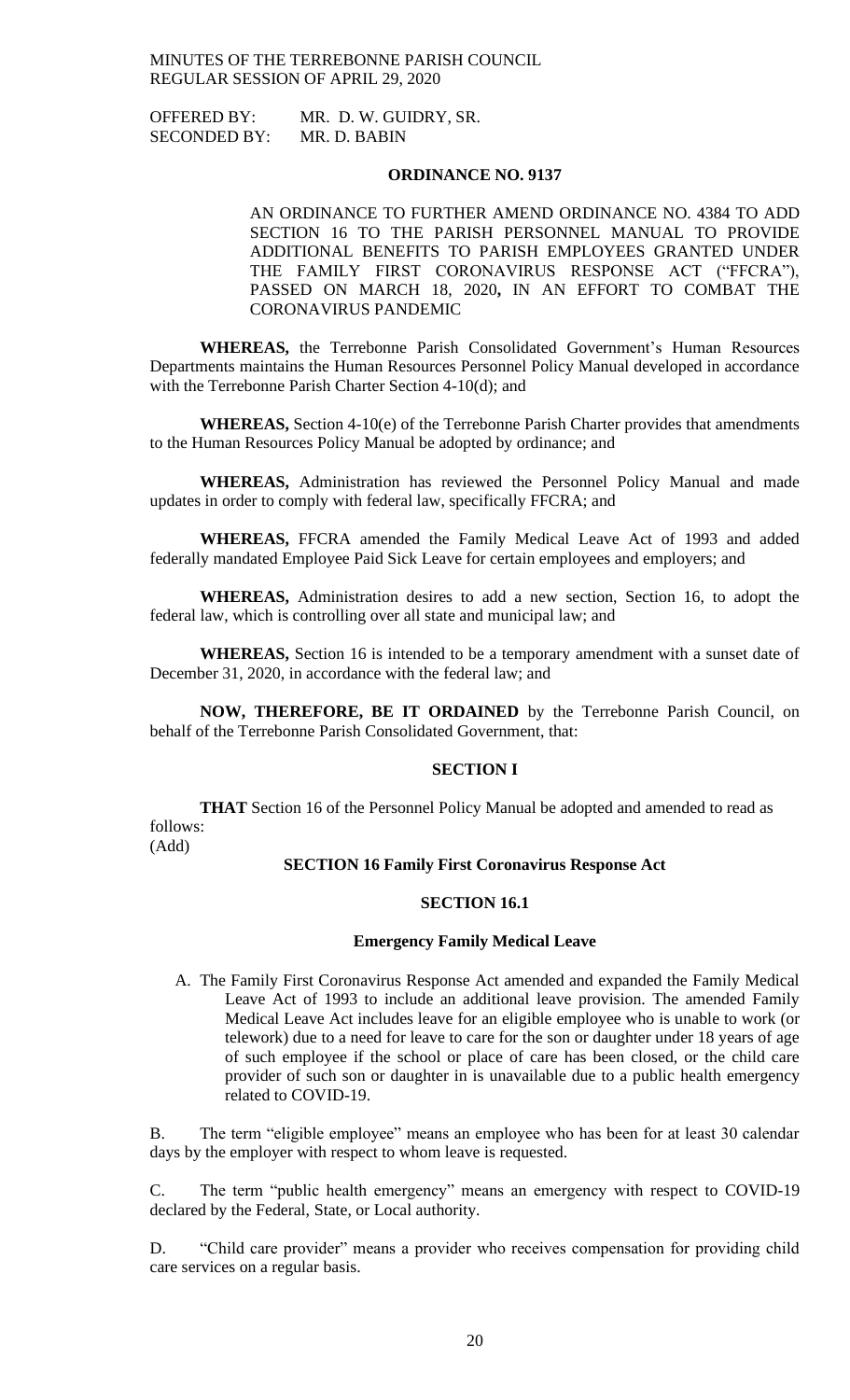E. Health care providers and emergency responders are excluded from taking this leave.

F. The first ten (10) days for which an employee takes leave under this Section shall be unpaid. The following ten (10) weeks of allotted administrative leave allowed under the Family Medical Leave Act of 1993 shall be paid at a rate of not less than two-thirds of an employee's regular rate of pay.

G. An employee may elect to substitute any accrued annual or sick leave for unpaid leave under this Section.

H. An employee shall provide the employer with reasonable notice of leave as is practicable. An employee must be restored to his or her position, or a position substantially similar in duties, benefits, and pay upon returning from leave.

I. For purposes of leave under this Section, Section 6.2A and 6.3A of the Personnel Policy Manual do not apply. Leave under this Section shall not be eligible for donation.

J. This Section in its entirety is subject to a sunset clause set to expire on December 31, 2020. There will be no carry-over of this leave.

## **SECTION 16.2**

## **Emergency Paid Sick Leave**

A. In an effort to combat the spread of COVID-19, the federal government passed the Family First Coronavirus Response Act. As part of that Act, employees of the Terrebonne Parish Consolidated Government are granted an additional paid sick leave benefit. The terms and conditions of the paid sick leave are as follows:

- B. An employee is entitled to paid sick leave for any of the following qualifying reasons: 1. The employee is subject to a Federal, State, or Local quarantine or isolation
	- order related to COVID-19.
	- 2. The employee has been advised by a health care provider to self-quarantine due to concerns related to COVID-19.
	- 3. The employee is experiencing symptoms of COVID-19 and seeking a medical diagnosis.
	- 4. The employee is caring for an individual who is subject to an order as described in (1) or has been advised as described in (2).
	- 5. The employee is caring for a son or daughter of such employee if the school or place of care of the son or daughter has been closed, or the child care provider of such son or daughter is unavailable, due to COVID-19 precautions.
	- 6. The employee is experiencing any other substantially similar condition specified by the Secretary of Health and Human Services in consultation with the Secretary of the Treasury and the Secretary of Labor.
- C. Full-time employees: A full-time employee who takes paid sick leave under Section B, Subsections 1, 2, or 3 shall be paid eighty (80) hours at the employee's regular rate of pay. A full-time employee who takes paid sick leave under Section B, Subsections 4, 5, or 6 shall be paid eighty (80) hours at a rate of two-thirds the employee's regular rate of pay.
- D. Part-time employees: A part-time employee who takes paid sick leave under Section B, shall be entitled to a number of hours equal to the number of hours that such employee works, on average, over a two (2) week period.
- E. Paid sick time provided to an employee under Section 16.2 shall cease beginning with the employee's next scheduled work-shift immediately following the termination of the need for paid sick leave.
- F. TPCG may not require, as a condition of providing paid sick leave under Section 16.2, that the employee search for or find a replacement employee to cover the hours during which the employee is using paid sick leave.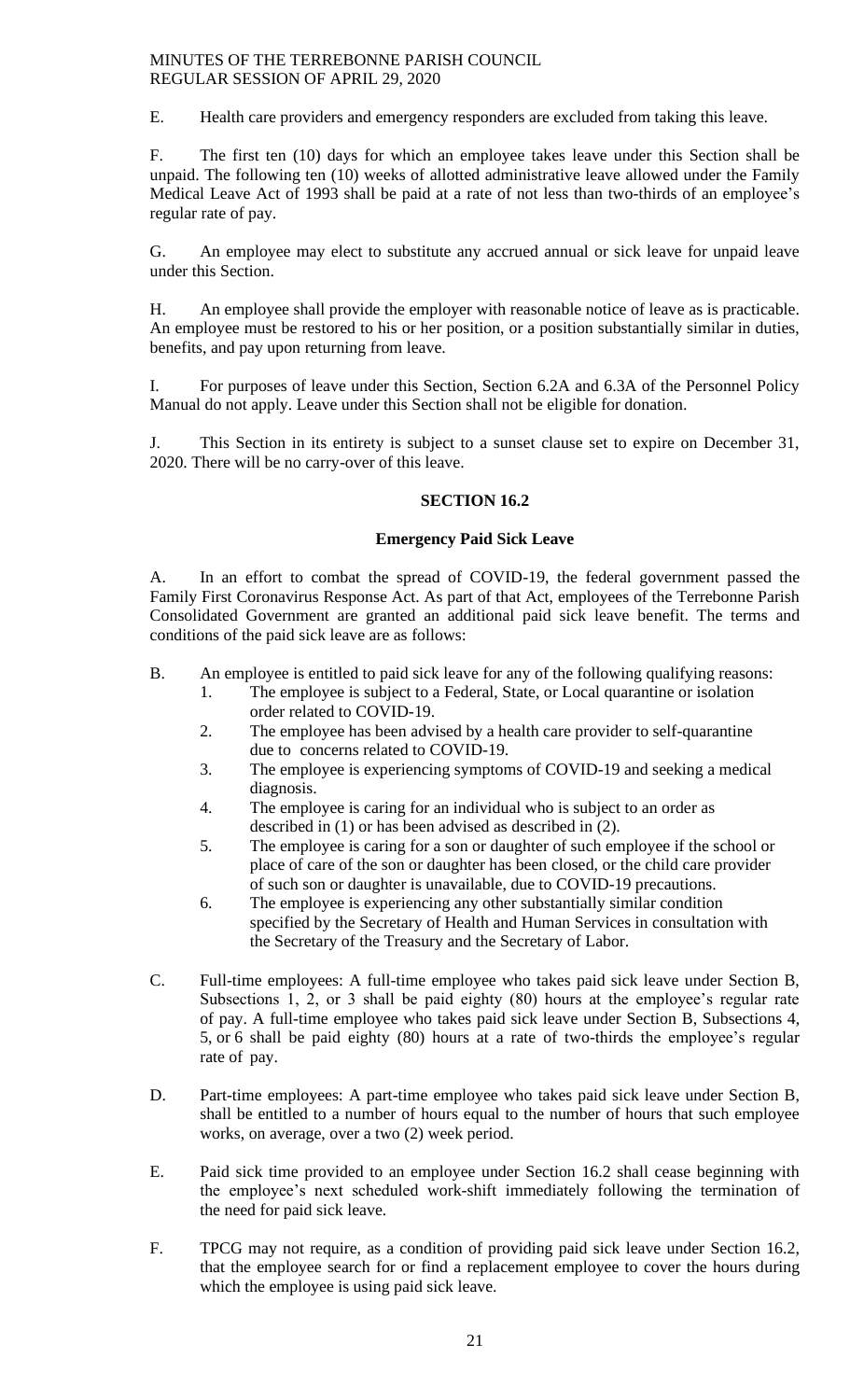- G. All employees, regardless of length of employment, are entitled to paid sick leave under this Section.
- H. Employer, TPCG, may not require an employee to use other paid leave provided by employer to the employee before the employee uses the paid sick leave under Section 16.2.
- I. Employer, TPCG, shall not discharge, discipline, or in any other matter discriminate against any employee who:

1. Takes leave in accordance with Section 16.2

2. Has filed any complaint or instituted or caused to be instituted any proceeding under or related to Section 16.2, or has testified or is about to testify in any such proceeding.

- J. Section 16.2 shall be subject to a sunset clause set to expire on December 31, 2020, in accordance with federal law.
- K. For purposes of leave under this Section, Section 6.2A and 6.3A of the Personnel Policy Manual do not apply. Leave under this Section shall not be eligible for donation.

## **SECTION II**

If any word, clause, phrase, section or other portion of this ordinance shall be declared null, void, invalid, illegal, or unconstitutional, the remaining words, clauses, phrases, sections and other portions of this ordinance shall remain in full force and effect, the provisions of this ordinance hereby being declared to be severable.

## **SECTION III**

This ordinance shall become effective upon approval by the Parish President or as otherwise provided in Section 2-13(b) of the Home Rule Charter for a Consolidated Government for Terrebonne Parish, whichever occurs sooner.

THERE WAS RECORDED:

YEAS: D. Babin, D. J. Guidry, S. Trosclair, J. Navy, C. Harding, G. Michel, J. Amedee, J. Domangue, and D. W. Guidry, Sr. NAYS: None. NOT VOTING: None. ABSTAINING: None. ABSENT: None. The Chairman declared the ordinance adopted on this, the 29th day of April 2020.

The Chairman recognized the public for comments on the following:

B. A proposed ordinance to authorize a surface lease with the Louisiana Land  $\&$ Exploration Company LLC for a tract of land bounding the site of the Houma Generating Station and a permit for an electric transmission line therein situated.

There were no comments from the public on the proposed ordinance.

Mr. G. Michel moved, seconded by Mr. D. Babin, "THAT the Council close the aforementioned public hearing."

The Chairman called for a vote on the motion offered by Mr. G. Michel. THERE WAS RECORDED: YEAS: D. J. Guidry, S. Trosclair, J. Navy, C. Harding, G. Michel, J. Amedée, J. Domangue, D. W. Guidry, Sr. and D. Babin. NAYS: None. ABSENT: None. The Chairman declared the motion adopted.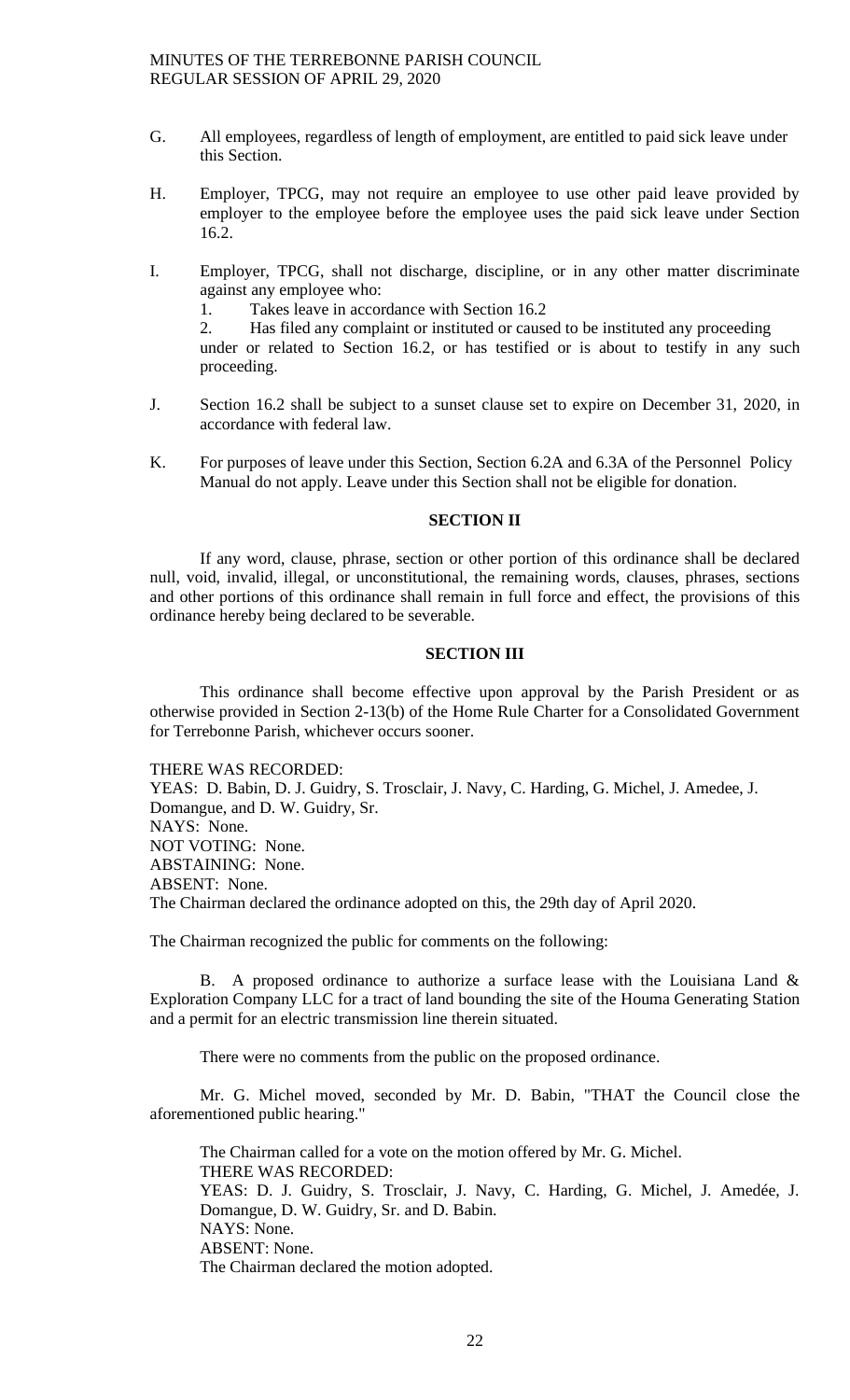OFFERED BY: MR. C. HARDING SECONDED BY: MR. D. W. GUIDRY, SR.

## **ORDINANCE NO. 9138**

AN ORDINANCE AUTHORIZING A SURFACE LEASE WITH THE LOUISIANA LAND AND EXPLORATION COMPANY LLC FOR A TRACT OF LAND BOUNDING THE SITE OF THE HOUMA GENERATING STATION AND A PERMIT FOR AN ELECTRIC TRANSMISSION LINE THEREIN SITUATED.

**WHEREAS**, Terrebonne Parish Consolidated Government and The Louisiana Land and Exploration Co. entered into a surface lease on May 1, 1999 for a fifteen (15) year term for a tract of land along their common boundary at the southeastern most extent of the Houma Generating site, being a portion of the property acquired by Louisiana Land and Exploration in 1947 as a result of the partial revocation of Edison Street by the Police Jury of Terrebonne Parish pursuant to Ordinance No. 1108, and;

**WHEREAS,** Terrebonne Parish Consolidated Government and The Louisiana Land and Exploration Co. renewed the aforementioned surface lease for five (5) additional years, commencing April 1, 2015 and ending April 30, 2020 for the sum of one dollar (\$1.00) per year to be paid in advance, and;

**WHEREAS**, The Louisiana Land and Exploration Company, LLC has proposed to renewed the aforementioned surface lease for ten (10) additional years, commencing May 1, 2020 and ending April 30, 2030 for the sum of one dollar (\$1.00) per year to be paid in advance, and;

**WHEREAS**, TPCG is a Home Rule Charter Government and pursuant to Louisiana Constitution Article VII, Section 5, can make its own laws (ordinances) to regulate Terrebonne Parish that comports with Louisiana Constitution Article VII, Section 14(A)(c) with individuals pursuant to Cooperative Endeavor Agreements, and;

**WHEREAS**, the Louisiana Constitution Article VII, Section 14 (A) provides "except as otherwise provided by this constitution, the funds, credit, property, or things of value of the state or of any political subdivision shall not be loaned, pledged, or donated to or for any person, association, or corporate, public or private" unless the entity has a public purpose for the expenditure or transfer that comports with the governmental purpose for which the public entity has a legal authority to pursue, that the expenditure or transfer taken as a whole does not appear to be gratuitous, and that the public entity has a demonstrable, objective, and reasonable expectation of receiving at least equivalent value in exchange for the expenditure of public funds, and;

**WHEREAS**, the Terrebonne Parish Consolidated Government Department of Utilities maintains an electric transmission line on, over, and across said tract of land and recommends maintaining this lease to facilitate access for the electric transmission line therein situated, and;

**NOW, THEREFORE BE IT ORDAINED** by the Terrebonne Parish Council, on behalf of the Terrebonne Parish Consolidated Government, that the Parish President, Gordon E. Dove, is hereby authorized to enter into a surface lease in a form approved by the Terrebonne Parish Legal Department with The Louisiana Land and Exploration Company, LLC for property bounding the site of the Houma Generating Station, as more fully described in the attached Exhibit A.

## **SECTION I**

If any word, clause, phrase, section or other portion of this ordinance shall be declared null, void, invalid, illegal or unconstitutional, the remaining words, clauses, phrases, sections and other portions of this ordinance shall remain in full force and effect, the provisions of this ordinance hereby being declared to be severable.

## **SECTION II**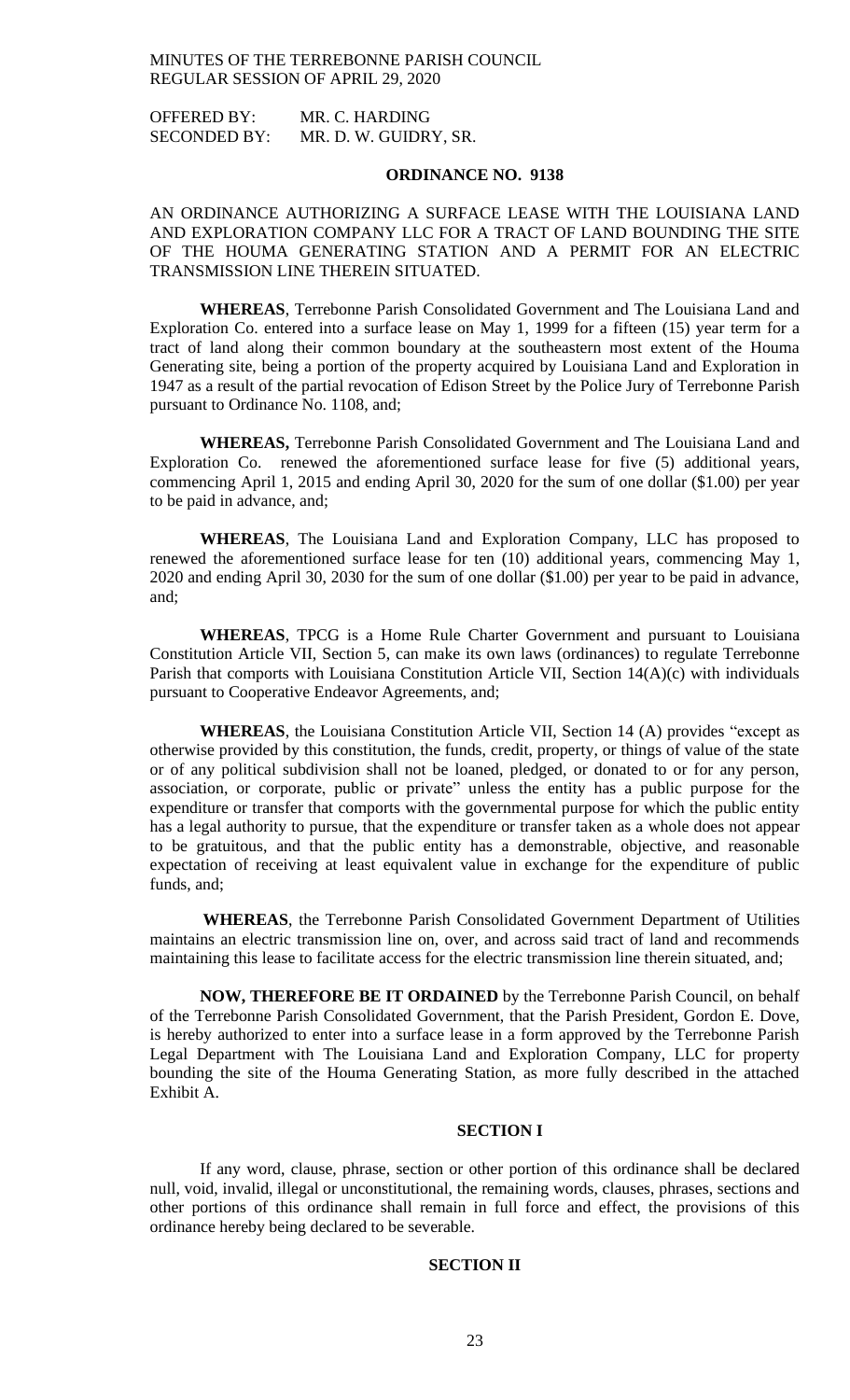This ordinance shall become effective upon approval by the Parish President.

This ordinance, having been introduced and laid on the table for at least two weeks, was voted upon as follows: THERE WAS RECORDED: YEAS: D. Babin, D. J. Guidry, S. Trosclair, J. Navy, C. Harding, G. Michel, J. Amedee, J. Domangue, and D. W. Guidry, Sr. NAYS: None. NOT VOTING: None. ABSTAINING: None. ABSENT: None. The Chairman declared the ordinance adopted on this, the 29th day of April 2020.

The Chairman recognized the public for comments on the following:

C. A proposed ordinance to amend the 2020 Adopted Operating Budget, 5-Year Capital Outlay Budget, and Budgeted Positions of the Terrebonne Parish Consolidated Government for the following items and to provide for related matters:

- I. Child Advocacy Group-\$25,000
- II. Valhi Drainage Improvements, \$127,000
- III. Animal Shelter, \$2,500
- IV. Houma Downtown Marina, \$1,980
- V. Houma Fire Department, \$15,000
- VI. Water Management Program, \$250,000
- VII. Government Tower Generator Project, \$46,770
- VIII. Terrebonne Juvenile Detention, \$17,240
	- IX. Government Buildings-Water Life Museum, \$3,017
	- X. Houma Police Department, \$2,709
	- XI. Utilities, (\$69,300)
		- a. delete full time Utilities Administrator
		- I. GIS Mapping System, \$58,672
			- a. Add full time GIS Manager.

There were no comments from the public on the proposed ordinance.

Mr. D. W. Guidry, Sr. moved, seconded by Mr. D. Babin, "THAT the Council close the aforementioned public hearing."

The Chairman called for a vote on the motion offered by Mr. D. W. Guidry, Sr. THERE WAS RECORDED: YEAS: D. J. Guidry, S. Trosclair, J. Navy, C. Harding, G. Michel, J. Amedée, J. Domangue, D. W. Guidry, Sr. and D. Babin. NAYS: None. ABSENT: None. The Chairman declared the motion adopted.

OFFERED BY: MR. G. MICHEL SECONDED BY: MR. D. BABIN

**ORDINANCE NO. 9139**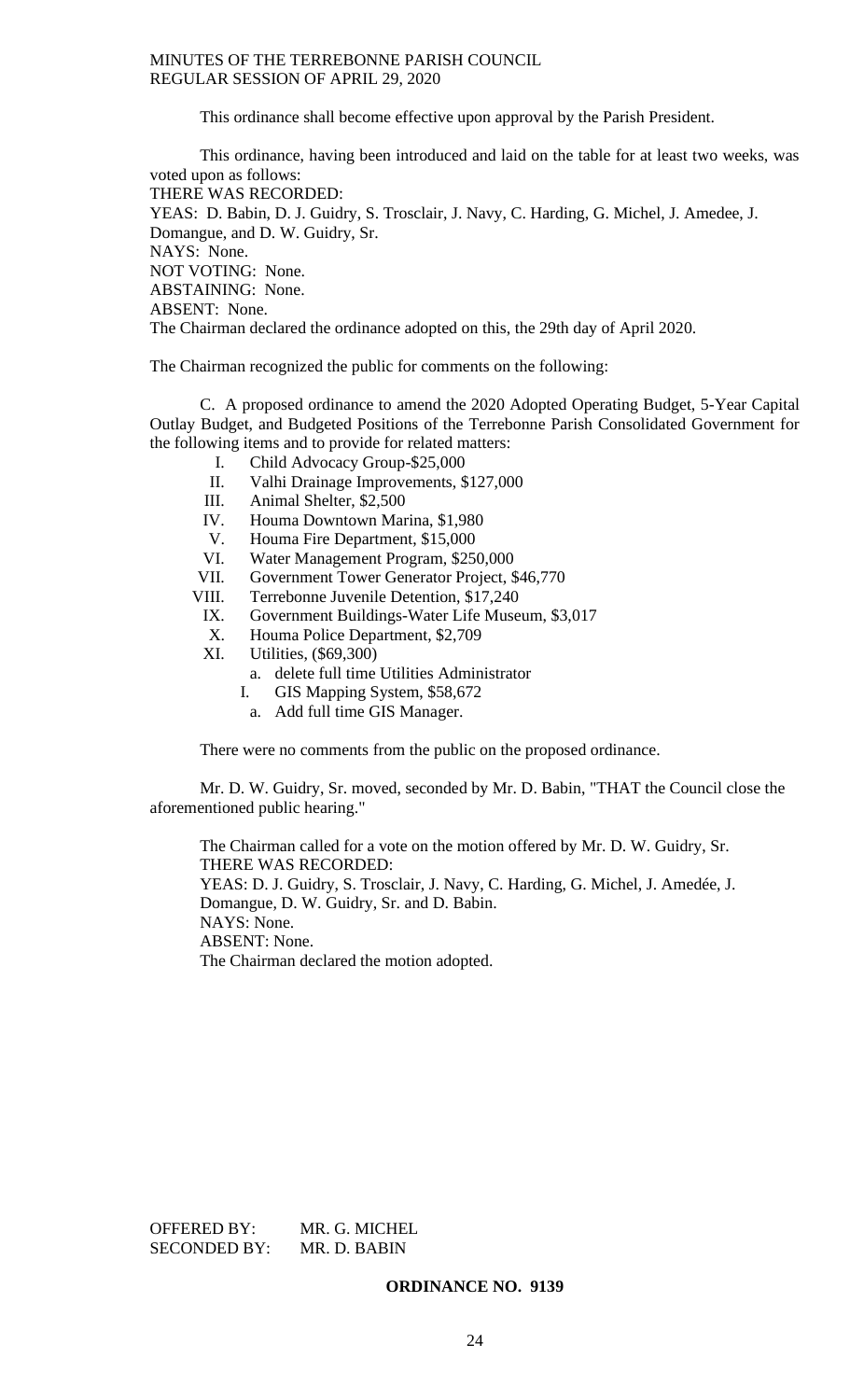## AN ORDINANCE TO AMEND THE 2020 ADOPTED OPERATING BUDGET, 5-YEAR CAPITAL OUTLAY BUDGET, AND BUDGETED POSITIONS OF THE TERREBONNE PARISH CONSOLIDATED GOVERNMENT FOR THE FOLLOWING ITEMS AND TO PROVIDE FOR RELATED MATTERS.

- I. Child Advocacy Group-\$25,000
- II. Valhi Drainage Improvements, \$127,000
- III. Animal Shelter, \$2,500
- IV. Houma Downtown Marina, \$1,980
- V. Houma Fire Department, \$15,000
- VI. Water Management Program, \$250,000
- VII. Government Tower Generator Project, \$46,770
- VIII. Terrebonne Juvenile Detention, \$17,240
- IX. Government Buildings-Water Life Museum, \$3,017
- X. Houma Police Department, \$2,709
- XI. Utilities, (\$69,300)
	- a. delete full time Utilities Administrator
- XII. GIS Mapping System, \$58,672
	- a. Add full time GIS Manager

## **SECTION I**

**WHEREAS**, Administration is requesting funds to put towards feeding the children in the parish during the COVID-19 Pandemic for \$25,000, and

**WHEREAS**, the funding source is from General Fund.

**NOW, THEREFORE BE IT ORDAINED**, by the Terrebonne Parish Council, on behalf of the Terrebonne Parish Consolidated Government, that the 2020 Adopted Operating Budget be amended for the Child Advocacy Group. (Attachment A)

## **SECTION II**

**WHEREAS**, Administration is requesting additional funding for the Valhi Drainage Improvements Project, and

**WHEREAS**, the funding source is from the Drainage Fund Balance for \$127,000.

**NOW, THEREFORE BE IT FURTHER ORDAINED**, by the Terrebonne Parish Council, on behalf of the Terrebonne Parish Consolidated Government, that the 2020 Adopted Operating Budget and 5-Year Capital Outlay Budget of the Terrebonne Parish Consolidated Government be amended to recognize the funding for the Valhi Drainage Improvements Project. (Attachment B)

#### **SECTION III**

**WHEREAS**, the Animal Shelter received a donation for \$2,500 from Shelter Animals Count, and

**WHEREAS**, the donation will be put into the Other Fees account.

**NOW, THEREFORE BE IT FURTHER ORDAINED**, by the Terrebonne Parish Council, on behalf of the Terrebonne Parish Consolidated Government, that the 2020 Adopted Operating Budget be amended for the Animal Shelter. (Attachment C)

### **SECTION IV**

**WHEREAS**, Administration is requesting funding for the Houma Downtown Marina for a pump out system, and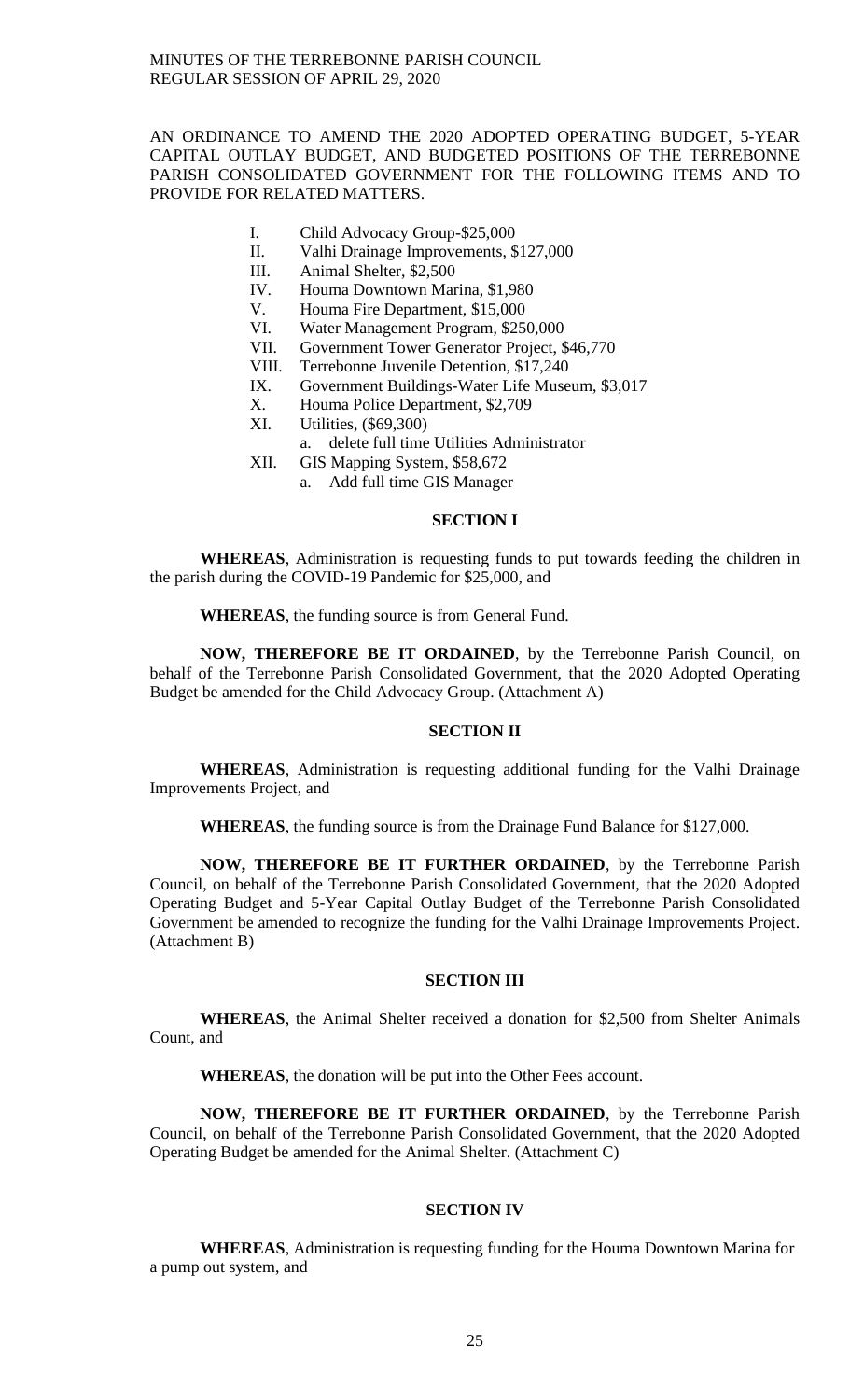**WHEREAS**, the funding source is from the General Fund, fund balance for \$1,980.

**NOW, THEREFORE BE IT FURTHER ORDAINED**, by the Terrebonne Parish Council, on behalf of the Terrebonne Parish Consolidated Government, that the 2020 Adopted Operating Budget of the Terrebonne Parish Consolidated Government be amended to recognize the funding for the Houma Downtown Marina. (Attachment D)

#### **SECTION V**

**WHEREAS**, the Houma Fire Department received \$15,000 for the sale of trucks to Montegut Volunteer Fire Department, and

**WHEREAS**, these funds will be put into the Office Equipment account for \$7,317 to purchase a new copy machine and the Furniture and Fixtures account for \$7,683 to purchase new furniture for the fire stations.

**NOW, THEREFORE BE IT FURTHER ORDAINED**, by the Terrebonne Parish Council, on behalf of the Terrebonne Parish Consolidated Government, that the 2020 Adopted Operating Budget be amended for the Houma Fire Department. (Attachment E)

## **SECTION VI**

**WHEREAS**, in order to receive funds under the RESTORE Act, Terrebonne Parish prepared the requisite Multiyear Implementation Plan (MYIP) for the expenditure of these funds, and

**WHEREAS**, included in the MYIP was the program Fletcher Technical Community College Water Management/Coastal Restoration Curriculum, Coastal Restoration and Protection Institute, and

**WHEREAS**, Fletcher will be using the funds to design and offer a curriculum aimed at training individuals in the Coastal Restoration Management field, and

**WHEREAS**, the program has been approved for RESTORE Act Direct Component funding in the amount of \$250,000.

**NOW, THEREFORE BE IT FURTHER ORDAINED**, by the Terrebonne Parish Council, on behalf of the Terrebonne Parish Consolidated Government that the 2020 Adopted Operating Budget be amended to recognize the funding for the Coastal Restoration/Water Management Work Force Development Program. (Attachment F)

## **SECTION VII**

**WHEREAS**, the Parish has been advised via letter dated July 20, 2018 from the Governor's Office of Homeland Security and Emergency Preparedness (GOHSEP) that the generator which had been funded under the GOHSEP Statewide Generator for the Port Pump Station Generator has been reallocated to the Government Tower Generator project, and

**WHEREAS**, the grant makes available \$46,770 additional federal funds.

**NOW, THEREFORE BE IT FURTHER ORDAINED**, by the Terrebonne Parish Council, on behalf of the Terrebonne Parish Consolidated Government, that the 2020 Adopted Operating Budget and 5-Year Capital Outlay Budget of the Terrebonne Parish Consolidated Government be amended for the Government Tower Generator Project. (Attachment G)

#### **SECTION VIII**

**WHEREAS**, Administration is requesting funding for the Terrebonne Juvenile Detention for the maintenance on the chillers for \$17,240, and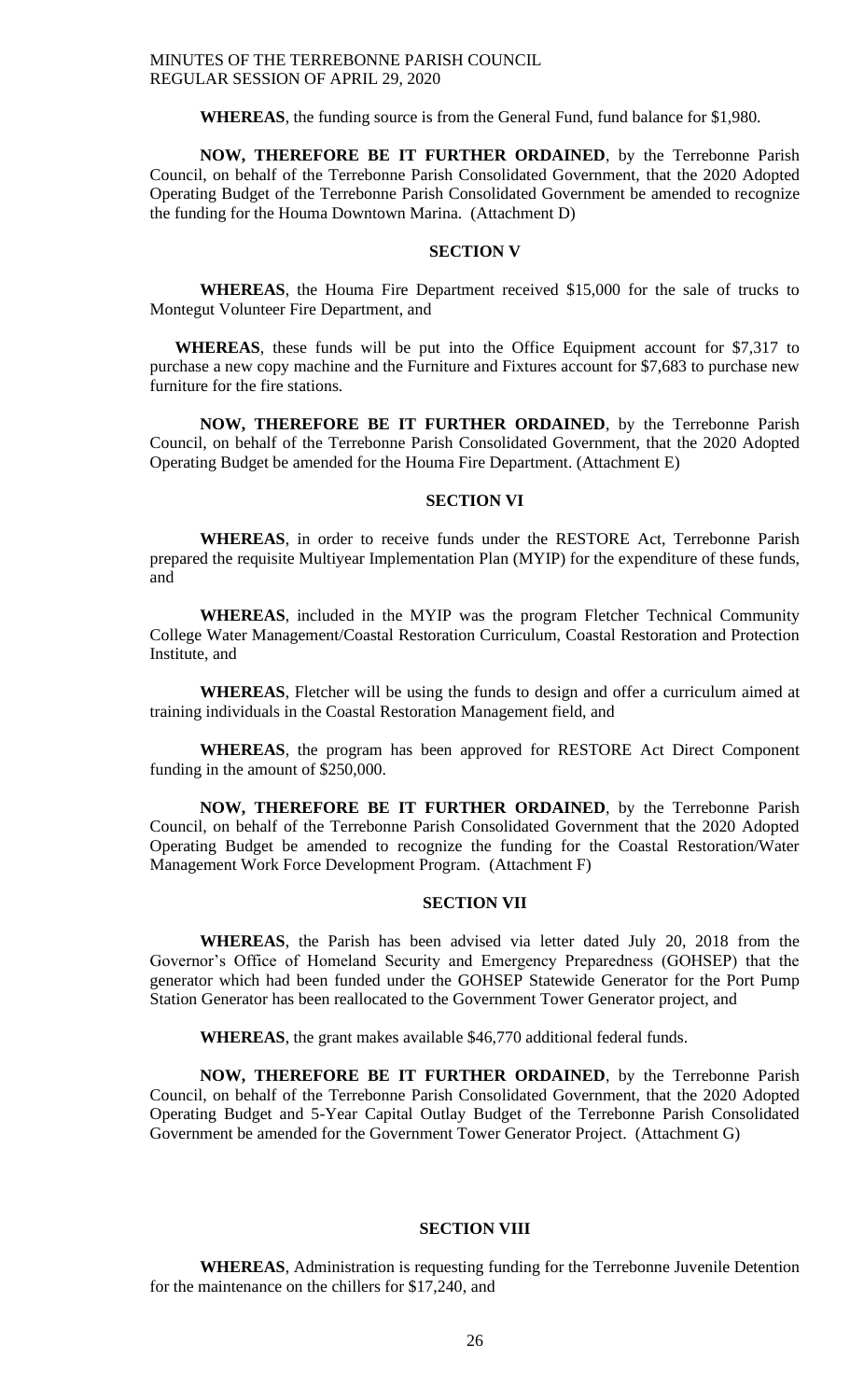**WHEREAS**, the funding will come from the Terrebonne Juvenile Detention fund balance, and

**NOW, THEREFORE BE IT ORDAINED**, by the Terrebonne Parish Council, on behalf of the Terrebonne Parish Consolidated Government, that the 2020 Adopted Operating Budget be amended for the Terrebonne Juvenile Detention. (Attachment H)

#### **SECTION IX**

**WHEREAS**, the Water Life Museum received \$3,017 reimbursement for property damages, and

**WHEREAS**, this reimbursement needs to be reflected in the Government Building, Building Repairs account.

**NOW, THEREFORE BE IT FURTHER ORDAINED**, by the Terrebonne Parish Council, on behalf of the Terrebonne Parish Consolidated Government, that the 2020 Adopted Operating Budget be amended for the Government Buildings Department. (Attachment I)

## **SECTION X**

**WHEREAS**, the Houma Police Department received \$2,709 reimbursement for damages to Unit 328, and

**WHEREAS**, this reimbursement needs to be reflected in the Motor Vehicles account.

**NOW, THEREFORE BE IT FURTHER ORDAINED**, by the Terrebonne Parish Council, on behalf of the Terrebonne Parish Consolidated Government, that the 2020 Adopted Operating Budget be amended for the Houma Police Department. (Attachment J)

## **SECTION XI**

**WHEREAS**, Administration is requesting to amend the Operating Budget and Budgeted Positions, deleting a full time Utilities Administrator, Grade 210 for the Utility Department, and

**WHEREAS**, the budgeted dollars for the change is (\$69,300).

**NOW, THEREFORE BE IT FURTHER ORDAINED**, by the Terrebonne Parish Council, on behalf of the Terrebonne Parish Consolidated Government, that the 2020 Adopted Operating Budget and Budgeted Positions be amended to recognize the necessary change for the Utilities Department position. (Attachment K)

#### **SECTION XII**

**WHEREAS**, Administration is requesting to amend the Operating Budget and Budgeted Positions, adding a full time GIS Manager, Grade 210 for the GIS Mapping System Department, and

**WHEREAS**, the budgeted dollars for the change is \$58,672.

**NOW, THEREFORE BE IT FURTHER ORDAINED**, by the Terrebonne Parish Council, on behalf of the Terrebonne Parish Consolidated Government, that the 2020 Adopted Operating Budget and Budgeted Positions be amended to recognize the necessary change for the GIS Mapping System Department position. (Attachment L)

#### **SECTION XIII**

If any word, clause, phrase, section or other portion of this ordinance shall be declared null, void, invalid, illegal, or unconstitutional, the remaining words, clauses, phrases, sections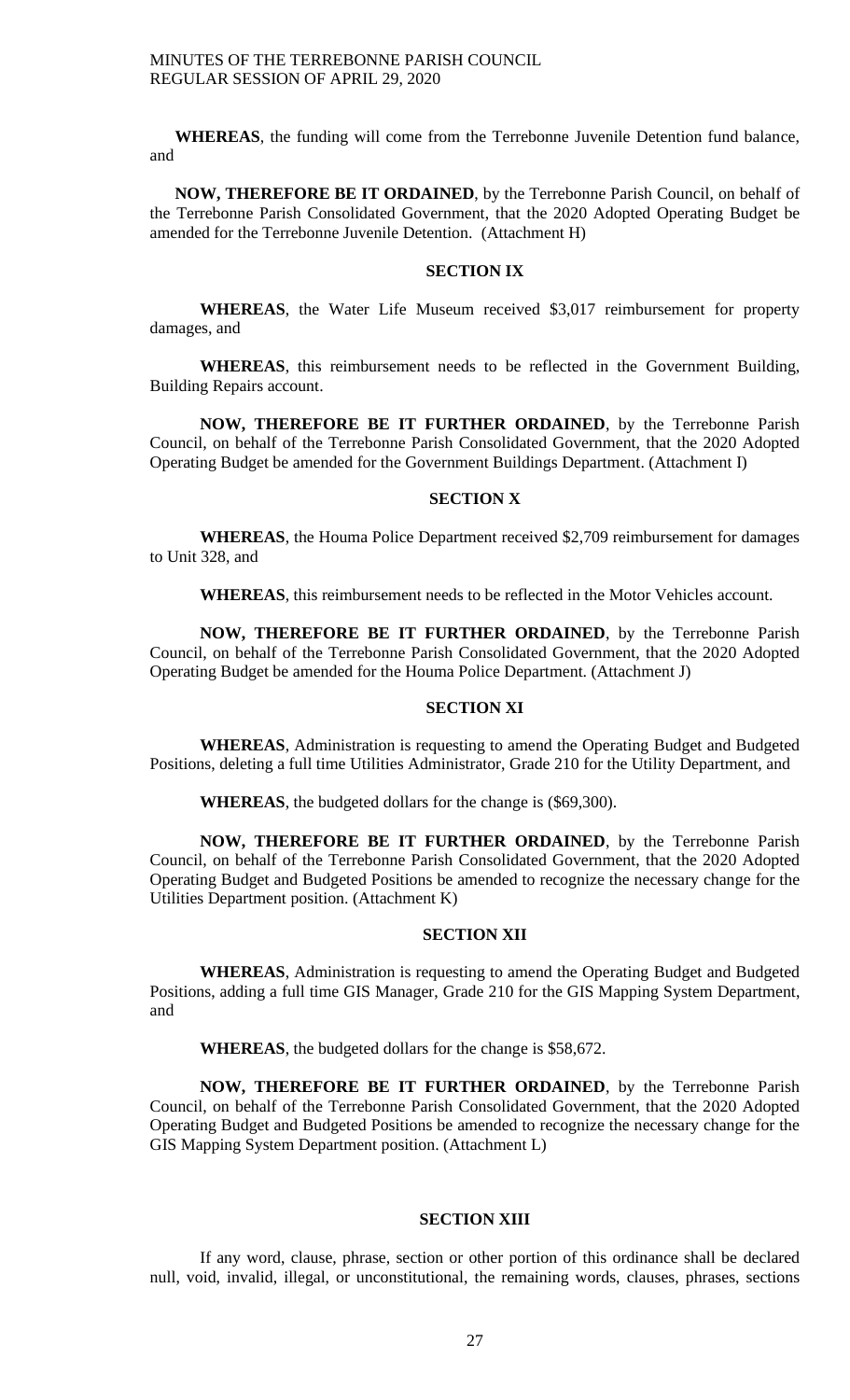and other portions of this ordinance shall remain in full force and effect, the provisions of this ordinance hereby being declared to be severable.

## **SECTION XIV**

This ordinance shall become effective upon approval by the Parish President or as otherwise provided in Section 2-13(b) of the Home Rule Charter for a Consolidated Government for Terrebonne Parish, whichever occurs sooner.

This ordinance, having been introduced and laid on the table for at least two weeks, was voted upon as follows:

THERE WAS RECORDED: YEAS: D. Babin, D. J. Guidry, S. Trosclair, J. Navy, C. Harding, G. Michel, J. Amedee, J. Domangue, and D. W. Guidry, Sr. NAYS: None. NOT VOTING: None. ABSTAINING: None. ABSENT: None. The Chairman declared the ordinance adopted on this, the 29th day of April 2020.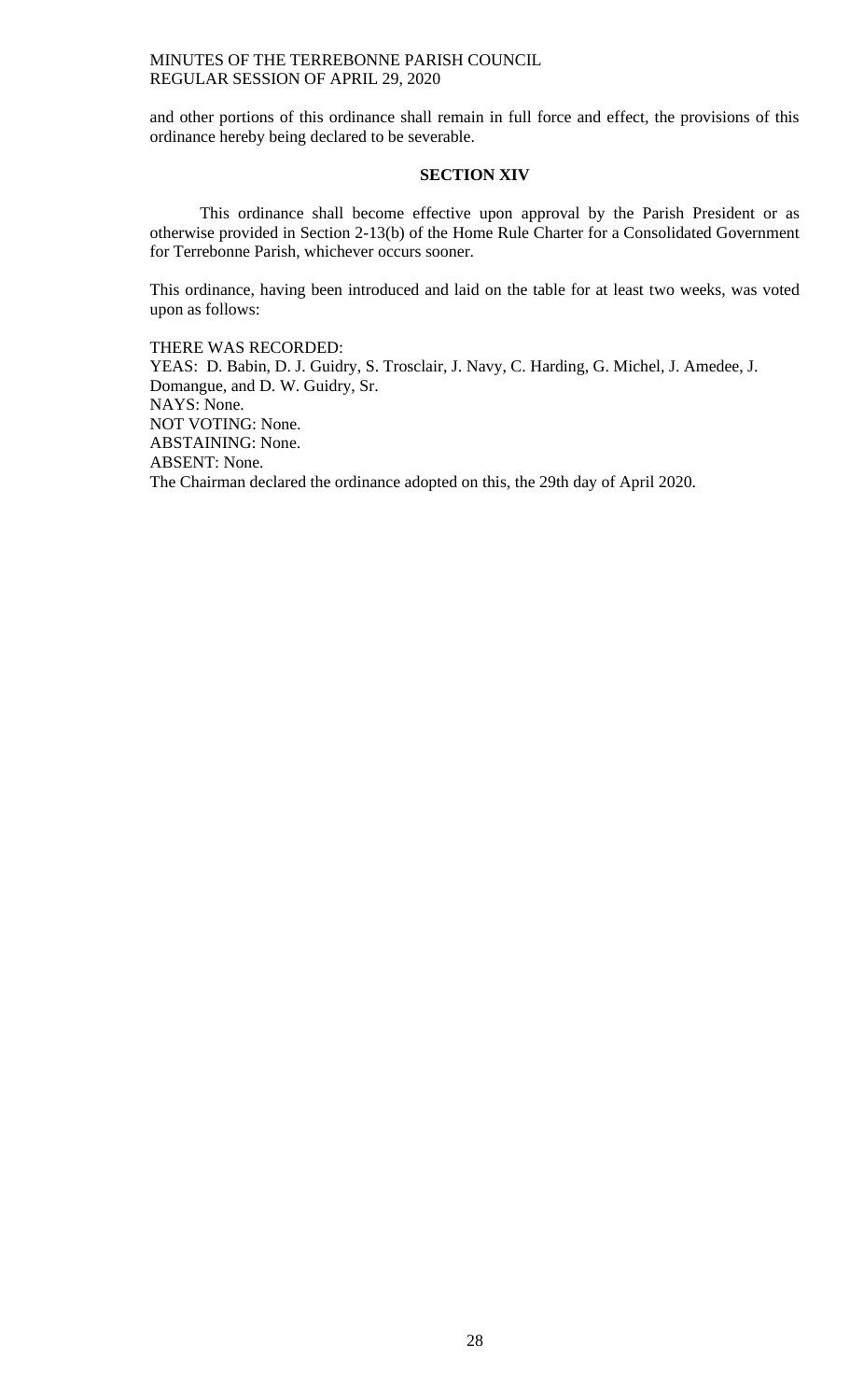## **ATTACHMENT G - Government Tower Generator Project**

|                                       |                | 2020          |            |
|---------------------------------------|----------------|---------------|------------|
|                                       | <b>Adopted</b> | <b>Change</b> | Amended    |
|                                       |                |               |            |
| <b>Govt Tower Statewide Generator</b> | 756.235        | 46.770        | 803,005    |
| GOHSEP Statewide Gen 1786-22-02       | (525, 998)     | (46,770)      | (572, 768) |

## **ATTACHMENT H - Terrebonne Juvenile Detention**

|                           |                | 2020          |         |
|---------------------------|----------------|---------------|---------|
|                           | <b>Adopted</b> | <b>Change</b> | Amended |
|                           |                |               |         |
| Other Contracts & Rentals | 19,000         | 17.240        | 36,240  |
| Fund Balance (decrease)   | n/a            | (17,240)      | n/a     |

## **ATTACHMENT I - Government Buildings**

|                                     |                | 2020          |         |
|-------------------------------------|----------------|---------------|---------|
|                                     | <b>Adopted</b> | <b>Change</b> | Amended |
|                                     |                |               |         |
| <b>Compensation Property Damage</b> |                | (3,017)       | (3,017) |
| <b>Building Repairs</b>             | 162,000        | 3,017         | 165,017 |

## **ATTACHMENT J - Houma Police Department**

|                                     |                | 2020          |         |
|-------------------------------------|----------------|---------------|---------|
|                                     | <b>Adopted</b> | <b>Change</b> | Amended |
| <b>Compensation Property Damage</b> | 1.566          | (2,709)       | (1,143) |
| Motor Vehicles                      | 224,000        | 2,709         | 226,709 |

# **ATTACHMENT K - Utilities**

|                             |                | 2020          |         |
|-----------------------------|----------------|---------------|---------|
|                             | <b>Adopted</b> | <b>Change</b> | Amended |
|                             |                |               |         |
| <b>Salaries</b>             | 306,784        | (43,600)      | 263,184 |
| <b>FICA</b>                 | 19,268         | (2,704)       | 16,564  |
| Medicare                    | 4,506          | (632)         | 3,874   |
| Pension                     | 23,309         | (3, 270)      | 20,039  |
| Unemployment Compensation   | 4,662          | (654)         | 4,008   |
| <b>Workers Compensation</b> | 12,748         | (1,940)       | 10,808  |
| Group Insurance             | 77,700         | (16, 500)     | 61,200  |

## **ATTACHMENT K - Utilities**

|                         | 2020                                                       |    |  |     |        |        |        |
|-------------------------|------------------------------------------------------------|----|--|-----|--------|--------|--------|
|                         | <b>MIN</b><br>MID<br>Change<br>Amended<br>Adopted<br>Level |    |  |     |        |        |        |
|                         |                                                            |    |  |     |        |        |        |
|                         |                                                            |    |  |     |        |        |        |
| Utilities Administrator |                                                            | -1 |  | 210 | 52.028 | 65,035 | 78,042 |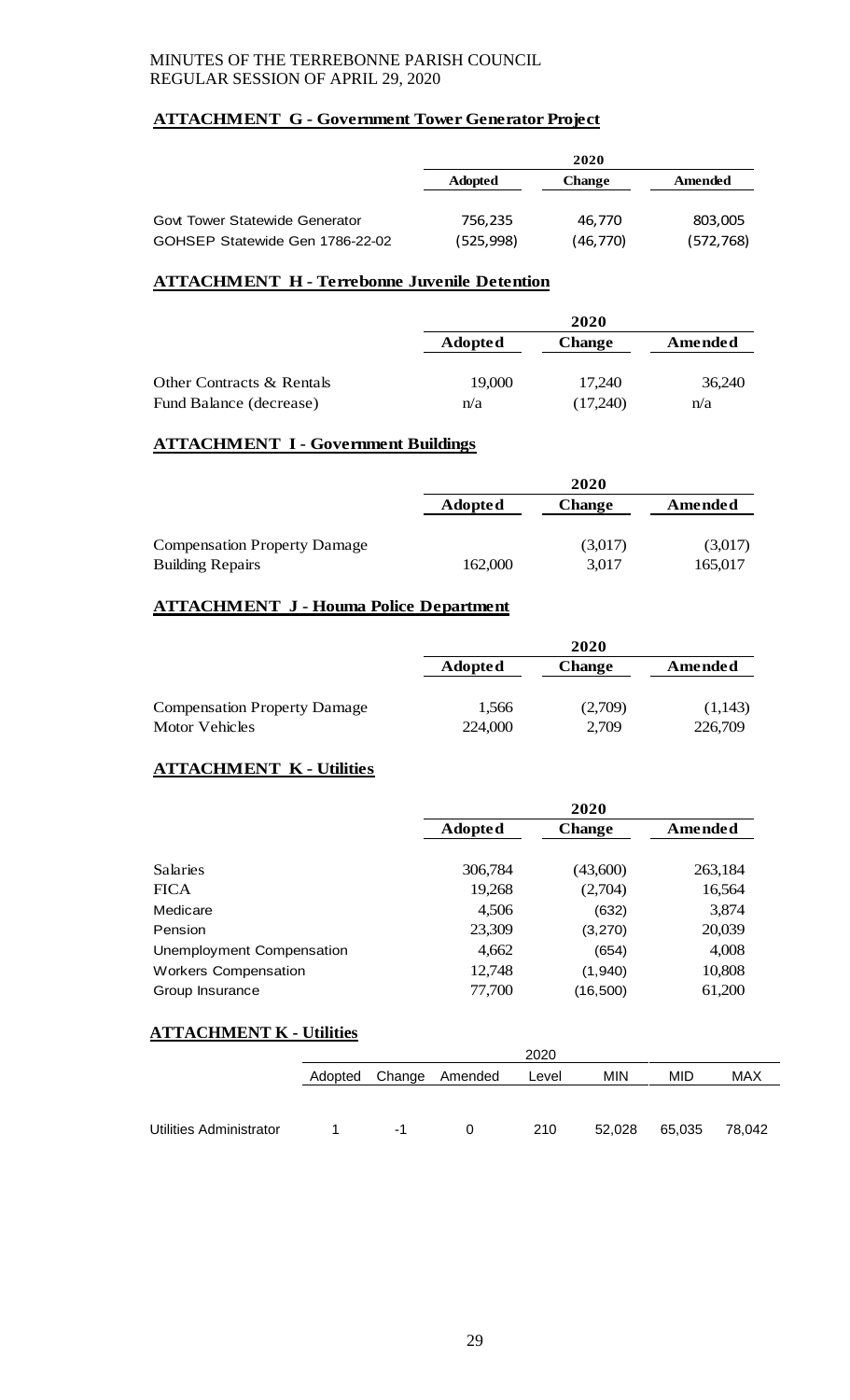## **ATTACHMENT L - GIS Mapping System**

|                                 |         |        |                | 2020          |            |         |        |
|---------------------------------|---------|--------|----------------|---------------|------------|---------|--------|
|                                 |         |        | <b>Adopted</b> | <b>Change</b> |            | Amended |        |
| <b>Salaries</b>                 |         |        |                |               | 39,021     | 39,021  |        |
| <b>FICA</b>                     |         |        | 2,419<br>2,419 |               |            |         |        |
| Medicare                        |         |        |                |               | 566        |         | 566    |
| Pension                         |         |        |                |               | 2,927      | 2,927   |        |
| Unemployment Compensation       |         |        |                |               | 585        | 585     |        |
| <b>Workers Compensation</b>     |         |        |                |               | 2,279      | 2,279   |        |
| Group Insurance                 |         |        |                | 10,875        |            | 10,875  |        |
| Net Position (decrease)         |         |        | n/a            | (58, 672)     |            | n/a     |        |
| <b>ATTACHMENT L - Utilities</b> |         |        |                |               |            |         |        |
|                                 |         |        |                | 2020          |            |         |        |
|                                 | Adopted | Change | Amended        | Level         | <b>MIN</b> | MID     | MAX    |
| <b>GIS Manager</b>              | 0       | 1      | 1              | 210           | 52,028     | 65,035  | 78,042 |

The Chairman recognized the public for comments on the following:

D. A proposed ordinance to dedicate and accept the maintenance/operation of the streets, drainage servitudes, gas, and rights-of-way for "Belmont Place;" energize and accept the street lights and to incorporate "Independence Drive" and "Clearwater Lane" into the Enhanced 911 Emergency Response System for the purpose of providing a better means of locating addresses.

There were no comments from the public on the proposed ordinance.

Mr. D. W. Guidry, Sr. moved, seconded by Mr. C. Harding, "THAT the Council close the aforementioned public hearing."

The Chairman called for a vote on the motion offered by Mr. D. W. Guidry, Sr.. THERE WAS RECORDED: YEAS: D. J. Guidry, S. Trosclair, J. Navy, C. Harding, G. Michel, J. Amedée, J. Domangue, D. W. Guidry, Sr. and D. Babin. NAYS: None. ABSENT: None. The Chairman declared the motion adopted.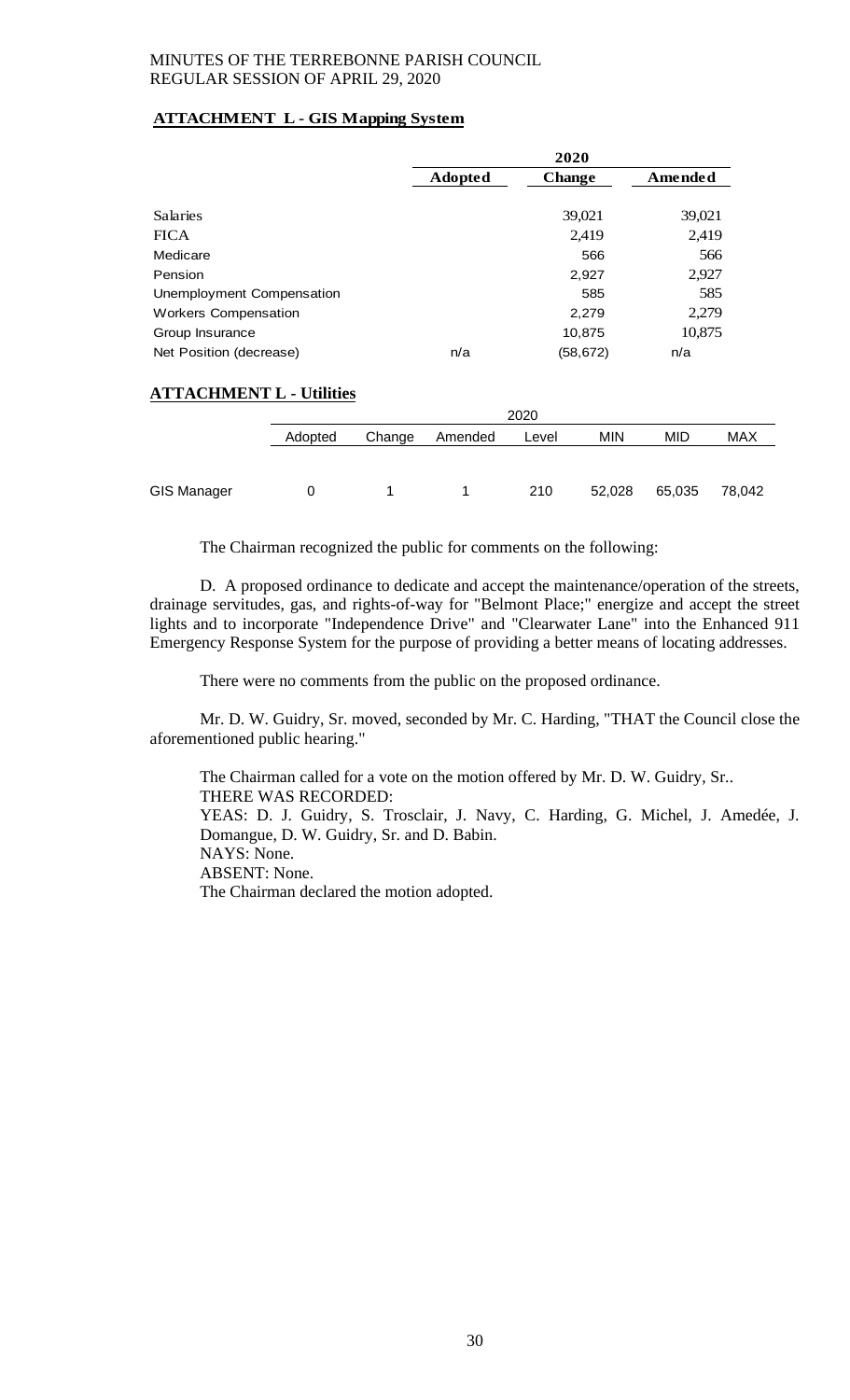OFFERED BY: MR. D. BABIN SECONDED BY: MR. J. AMEDEE

### **ORDINANCE NO. 9140**

AN ORDINANCE DEDICATING AND ACCEPTING THE MAINTENANCE/OPERATION OF THE STREET(S), DRAINAGE SERVITUDEES, GAS, AND RIGHTS-OF-WAY FOR "BELMONT PLACE", ENERGIZE AND ACCEPT THE STREET LIGHTS; AND TO INCORPORATE "INDEPENENCE DRIVE" AND "CLEARWATER LANE" INTO THE ENHANCED 911 EMERGENCY RESPONSE SYSTEM FOR THE PURPOSE OF PROVIDING BETTER MEANS OF LOCATING ADDRESSES; AND TO SET FORTH AN EFFECTIVE DATE FOR THE INCORPORATION OF STREET NAMES(S), TO INFORM THE PROPER AGENCIES OF THE STREET NAME(S), AND TO AUTHORIZE THE INSTALLATION OF THE APPROPRIATE STREET SIGN(S), AND TO ADDRESS OTHER MATTERS RELATIVE THERETO.

#### **SECTION I**

**BE IT ORDAINED** that the Terrebonne Parish Council, on behalf of the Terrebonne Parish Consolidated Government, dedicates and accepts the maintenance/operation of the street(s), drainage servitudes, gas, and rights-of-way; and energize and accept the street ights as depicted on a plat, prepared on March 31, 2020, by Acadia Land Surveying, LLC titled "Belmont Place", a copy of which is attached hereto and made a part hereof;

**BE IT FUTHER ORDAINED** effective on May 20, 2020, that "Independence Drive" and "Clearwater Lane" be incorporated into the Enhanced 911 Emergency Response System;

**BE IT FURTHER ORDAINED** that a copy of this ordinance be submitted to the Terrebonne Parish Communications Board, local U. S. Postal Services fire districts, Acadian Ambulance, Terrebonne Parish Sheriff's Office, and any other appropriate agency; and

**BE IT FURTHER ORDAINED** that the Parish Forces be directed to install the proper street sign on the appropriate street, and that any other action relative thereto be addressed.

#### **SECTION II**

If any word, clause, phrase, section or other portion of this ordinance shall be declared null, void, invalid, illegal, or unconstitutional, the remaining words, clauses, phrases, sections, or other portions of this ordinance shall remain in full force and effect, the provisions of this section hereby being declared to be severable.

This ordinance, having been introduced and laid on the table for at least two weeks, was voted upon as follows:

THERE WAS RECORDED: YEAS: D. Babin, D. J. Guidry, S. Trosclair, J. Navy, C. Harding, G. Michel, J. Amedee, J. Domangue, and D. W. Guidry, Sr. NAYS: None. NOT VOTING: None. ABSTAINING: None. ABSENT: None. The Chairman declared the ordinance adopted on this, the 29th day of April 2020.

Mr. D. Babin moved, seconded by Mr. C. Harding, "THAT the Council return to the regular order of business."

The Chairman called for a vote on the motion offered by Mr. D. Babin. THERE WAS RECORDED: YEAS: D. J. Guidry, S. Trosclair, J. Navy, C. Harding, G. Michel, J. Amedée, J. Domangue, D. W. Guidry, Sr. and D. Babin. NAYS: None. ABSENT: None.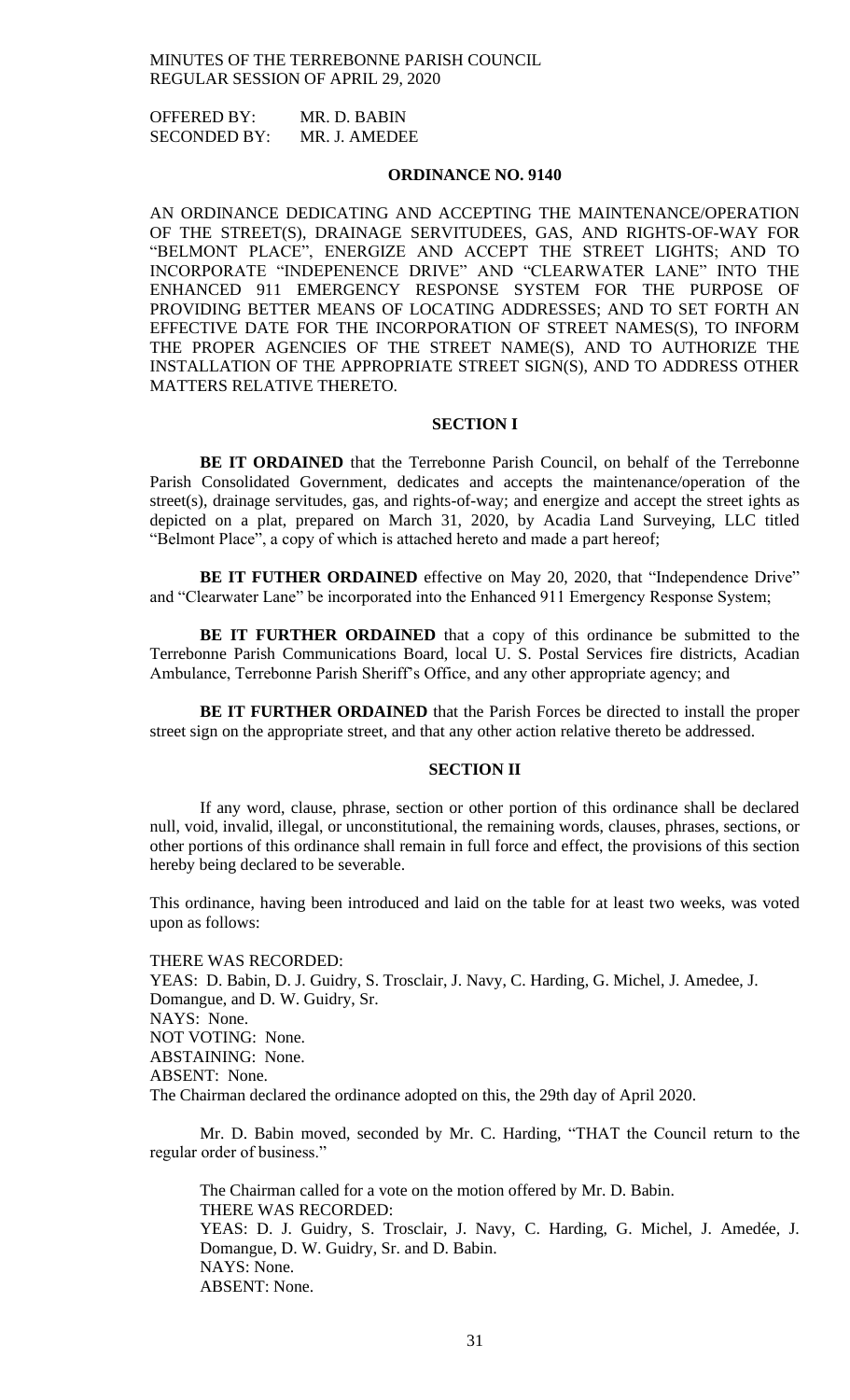### The Chairman declared the motion adopted.

Mr. D. Babin moved, seconded by Mr. G. Michel, "THAT the Council introduce an ordinance to authorize the Parish President to accept and execute on the behalf of the Terrebonne Parish Consolidated Government, as Grantee, a servitude and right-of-way agreement to provide for electric/utility services to Acadian Pointe Subdivision, Phase B, Terrebonne Parish, LA, to address other matters relative thereto, and call a public hearing on said matter on Wednesday, May 13, 2020 at 6:30 p.m."

The Chairman called for a vote on the motion offered by Mr. D. Babin. THERE WAS RECORDED: YEAS: D. J. Guidry, S. Trosclair, J. Navy, C. Harding, G. Michel, J. Amedée, J. Domangue, D. W. Guidry, Sr. and D. Babin. NAYS: None. ABSENT: None. The Chairman declared the motion adopted.

Mr. D. Babin moved, seconded by Mr. D. W. Guidry, Sr., "THAT the Council approve the following street light list:

#### **STREET LIGHT LIST 04-29-2020**

ENERGIZE STREET LIGHTS ON EXISTING POLES ALONG "SUPREME DRIVE"; RLD 1; ENTERGY; JOHN AMEDEE.

ENERGIZE STREET LIGHTS ON EXISTING POLES ALONG "SUCROSE DRIVE"; RLD 1; ENTERGY; JOHN AMEDEE.

ENERGIZE STREET LIGHTS ON EXISTING POLES ALONG "REFINERY DRIVE"; RLD 1; ENTEGY; JOHN AMEDEE."

The Chairman called for a vote on the motion offered by Mr. D. Babin. THERE WAS RECORDED: YEAS: D. J. Guidry, S. Trosclair, J. Navy, C. Harding, G. Michel, J. Amedée, J. Domangue, D. W. Guidry, Sr. and D. Babin. NAYS: None. ABSENT: None. The Chairman declared the motion adopted.

Upon Council Member D. W. Guidry's request, the Chairman recognized Mr. Mike Toups, Parish Manager, who reported that sandbags were currently available to Bayou Black residents at the Bayou Black Fire Station in response to the recent rain events in the area.

Council Member D. W. Guidry, Sr. then requested that the Hollywood Road Bridge and Savanne Road Phase 3 projects be included with the next capital projects report.

Council Member C. Harding commended the Council for its debate then commended the TPCG employees for their hard work and dedication to serving Terrebonne Parish during these difficult times.

Council Member D. Babin encouraged the public to encourage their fellow residents to wear protective masks when in public places as a personally accountable measure of public safety.

Council Member J. Domangue encouraged the public to seek out the resources available in the parish for those suffering or who may be suffering from poor mental health during these difficult times in order to provide for their overall well-being.

The Chairman recognized Mr. Gordon Dove, Parish President, who reiterated the recommended steps for staying safe during this public health emergency then encouraged the public to shop locally with the additional businesses being allowed to reopen if following appropriate guidelines.